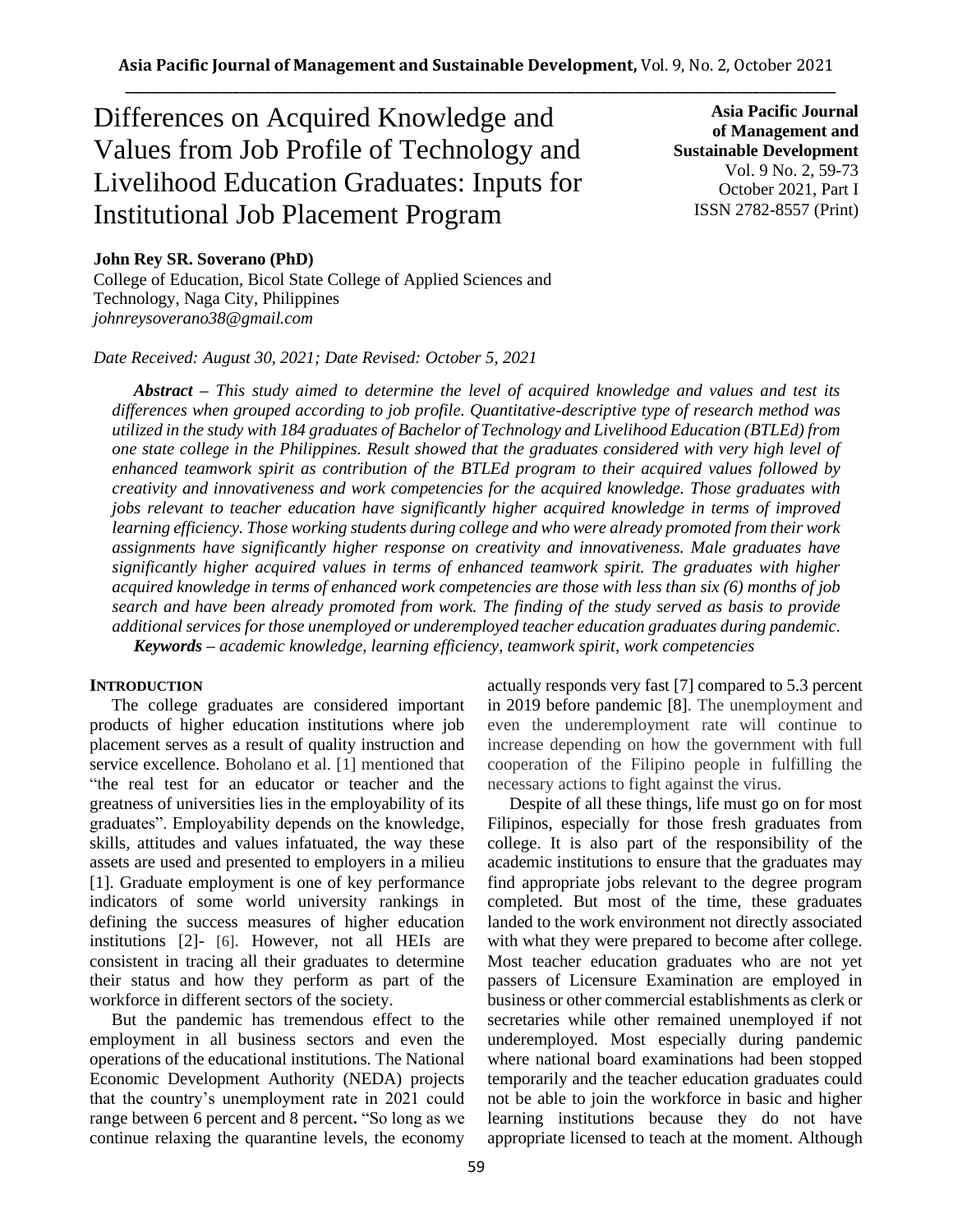other private secondary schools are allowing these teachers to be employed in contractual basis while waiting for the time of licensure examination in the Philippines.

The acquired knowledge and values of the graduates had been considered as important elements aside from technical skills in their job placement. Abarro [9] emphasized that the acquired knowledge and skills among teacher education graduates such as communication, human relations, information technology problem solving and critical thinking and the different areas such as general, professional education and specialization subjects are very useful to their employment. On this study, only the knowledge and work values [10]- [12] were considered as major variables in order to determine whether the knowledge gained by the graduates from the learning institutions would be considered to be on high extent for the graduates to find a job relevant to teacher education.

The identification of acquired values from the institution is an important aspect for social development of the students. The character and values of the graduates are essential component of the employability skills being developed by higher education institutions [2],[13]-[16]. The attitude and behavior are being given emphasis during hiring and selection of job applicants. Thus, it is essential for the higher education institutions to consider their core values at the center of their student development programs.

The job profile of the teacher education graduates has been considered an important part of the study in determining the employability of the graduates. Several indicators were included as profile in terms of length of job search, salary, type of organization and promotion, relevance of the present job to teacher education, employment status, source of information and reason for time gap from earning the degree and their first employment. These are significant information that will serve as an input for the higher education institution on how they can manage the curriculum as well as cocurricular activities to become more relevant to the needs of the students and other stakeholders.

## **OBJECTIVES OF THE STUDY**

This study aimed to present the personal and job profile of Bachelor of Technology and Livelihood Education Graduates from 2017-2019; determine the level of the acquired Knowledge and Values from the BTLEd program; test the significant difference on acquired knowledge and values when the BTLEd Graduates are grouped according to profile; and propose inputs to institutional job placement program in response to negative impact of pandemic to graduates.

#### **MATERIALS AND METHODS**

#### **Research Design**

The study utilized a quantitative descriptive type of research method with 184 graduate-respondents of Bachelor of Technology and Livelihood Education. Descriptive research is defined as a research method used to describe the existing phenomena as accurately as possible. The main goal of descriptive research is to describe systematically the existing phenomena under the study [17].

#### **Respondents**

The respondents of the study are the graduates of Bachelor of Technology and Livelihood Education from 2017 to 2019 which composed of 49 Males and 135 females.

|  |  |  | <b>Table 1. Frequency Distribution of Respondents</b> |
|--|--|--|-------------------------------------------------------|
|--|--|--|-------------------------------------------------------|

| Year      | Total     | Actual      | % of Actual |
|-----------|-----------|-------------|-------------|
| Graduated | Graduates | Respondents | Respondents |
| 2017      | 44        | 36          | 81.8        |
| 2018      | 41        | 38          | 92.7        |
| 2019      | 113       | 110         | 97.3        |
| Total     | 98        | 184         |             |

# **Instrument**

The survey instrument used for the study was an institutional questionnaire being used by the College taken from the prescribed instrument for Tracer Study of the Commission on Higher Education. The whole tracer study survey questionnaire was given to the graduates, but only certain part of the result was presented to this article based on the specific objectives.

# **Data Gathering Procedure and Ethical Consideration**

The official list of BTLEd graduates from 2017- 2019 was secured from the Dean's Office of the College of Education and Registrar's Office. The questionnaire was administered to graduaterespondents through online form. The College SDS created the google form and sent to the program chairperson who happened to be the researcher of this study at the same. The researcher facilitated the distribution of the questionnaire through sending the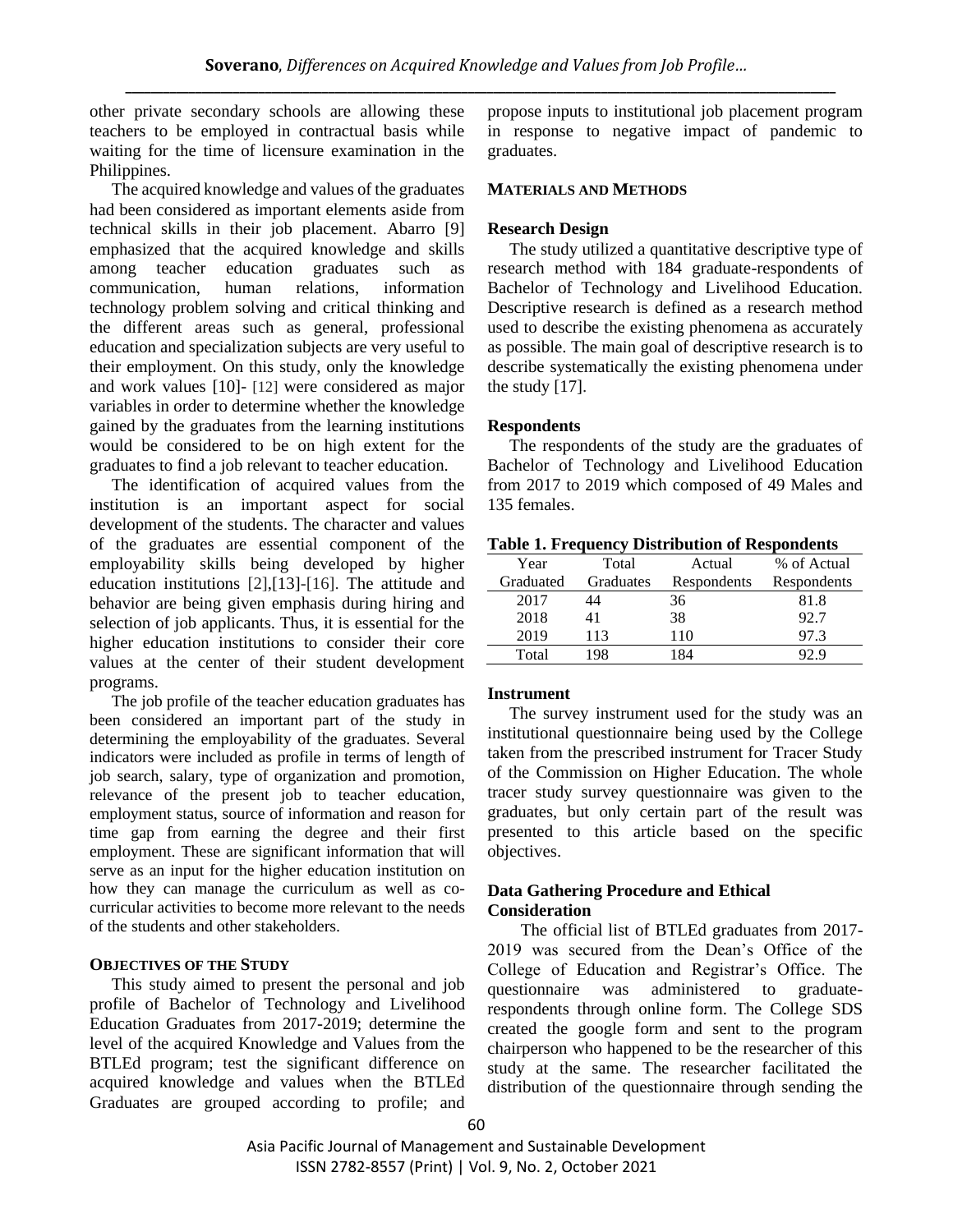link to the group chats of the graduates also through emails. Only those graduates who are willing to participate in the study answered the questionnaire. Follow-up emails and messages to the students were sent to ensure that they have properly received the link for the study. Ethical considerations had been observed throughout the data gathering. They were informed regarding the purpose of the study as their way of helping the college in improving its services through their constructive feedback and employment data. They were given enough time to respond in the survey by allowing them to answer it for one month after the link of the survey was given to them. Names of the graduates were already deleted during the process of data analysis to ensure the anonymity of their responses.

# **Data Analysis**

Frequency count, percentage, weighted mean and standard deviation are the descriptive statistical tools used in the analysis of contribution of BTLEd Program to skills improvement of the graduates while independent sample t-test for variables with two (2) categories and analysis of variance for variables with three (3) or more categories in testing the differences. The given scale was used to interpret the result of the data gathered: 1.00-1.49: Very Low (VL); 1.50-2.49: Low (L); 2.50-3.49: High (H); 3.50-4.00: Very High (VH).

## **RESULTS AND DISCUSSION Table 2. Personal Profile of the BTLEd Graduates**

| Profile                 | Category |     | $\frac{0}{0}$ |
|-------------------------|----------|-----|---------------|
| Year                    | 2017     | 36  | 19.6          |
|                         | 2018     | 38  | 20.7          |
|                         | 2019     | 110 | 59.8          |
| Sex                     | Male     | 49  | 26.6          |
|                         | Female   | 135 | 73.4          |
| <b>Working Student</b>  | No       | 154 | 83.7          |
| during college          | Yes      | 30  | 16.3          |
| <b>Pursuing Further</b> | No       | 135 | 73.4          |
| study                   | Yes      | 49  | 26.6          |

Table 2 presents the profile of the BTLEd Graduates. The Bachelor of Technology and Livelihood Education Graduates are dominated by females with 135 or 73.4 percent against the 49 or 26.6 percent of males. Meanwhile, 30 or 16.3 percent of the graduates were working students during college. Furthermore, there are 49 or 26.6 percent of the surveyed graduates are enrolled in Master of Arts in teaching major in Technology and Livelihood Education. Others are pursuing TESDA courses in Organic Agriculture Production and Trainer's Methodology. The finding of the study of Janer et al. [18] also confirmed the result of the present study which showed few numbers of teacher education graduates pursued advanced studies.

| <b>Profile</b>   | Category                   | f   | $\frac{6}{9}$ |
|------------------|----------------------------|-----|---------------|
| Length of Job    | 6 months and below         | 65  | 38.9          |
| Search $(n=167)$ | after 1 year               | 69  | 41.3          |
|                  | after 2 years              | 19  | 11.4          |
| Salary $(n=130)$ | Less than 10,000           | 57  | 43.8          |
|                  | 10,001-20,000              | 45  | 34.6          |
|                  | 20,001-40,000              | 18  | 13.8          |
| Type of          | Government                 | 59  | 45.4          |
| Organization     | Private                    | 61  | 46.9          |
| Sector           | <b>Government Services</b> | 24  | 18.5          |
|                  | Education                  | 56  | 43.1          |
|                  | <b>Business</b>            | 20  | 15.4          |
|                  | Others                     | 19  | 14.6          |
| Promotion        | N <sub>0</sub>             | 100 | 76.9          |
|                  | Yes                        | 20  | 15.4          |

Table 3 presents the job profile of the graduates wherein out of the 167 graduates with present and previous jobs, 69 or 41.3 percent of them have landed their first job after one (1) year of graduation while the 65 or 38.9 percent of them within 6 months and the remaining 19 or 11.4 percent after two (2) years. Meanwhile, study of Aclan et al. [19] showed that majority of the surveyed teacher education graduates found a job within six (6) months because right after they took and passed licensure exam, they could be able to land a job immediately. Unlike the situation of the graduates of the present study, wherein it took them more than six (6) months after graduation or one (1) year before they took and passed the licensure exam. Most especially during pandemic, the licensure examination was postponed for health safety protocols. Another study from Mospan [20] in Ukraine showed transition period from university to the labor market for the majority (88.40%) of teacher education graduates lasts from 3 to 6 months.

Meanwhile, out of the 130 graduates with the present job, 57 or 43.8 percent of them are receiving less than 10,000 as monthly salary followed by the 45 or 34.6 percent with 10,001 to 20,000 monthly salary wile 18 or 13.8 percent of them are already receiving more than Php 20,000.00. This finding was confirmed by the study of Almejas et al. [21] where one-third of the surveyed respondents have almost P16,000-20,999 monthly salary which is closely similar with the present finding.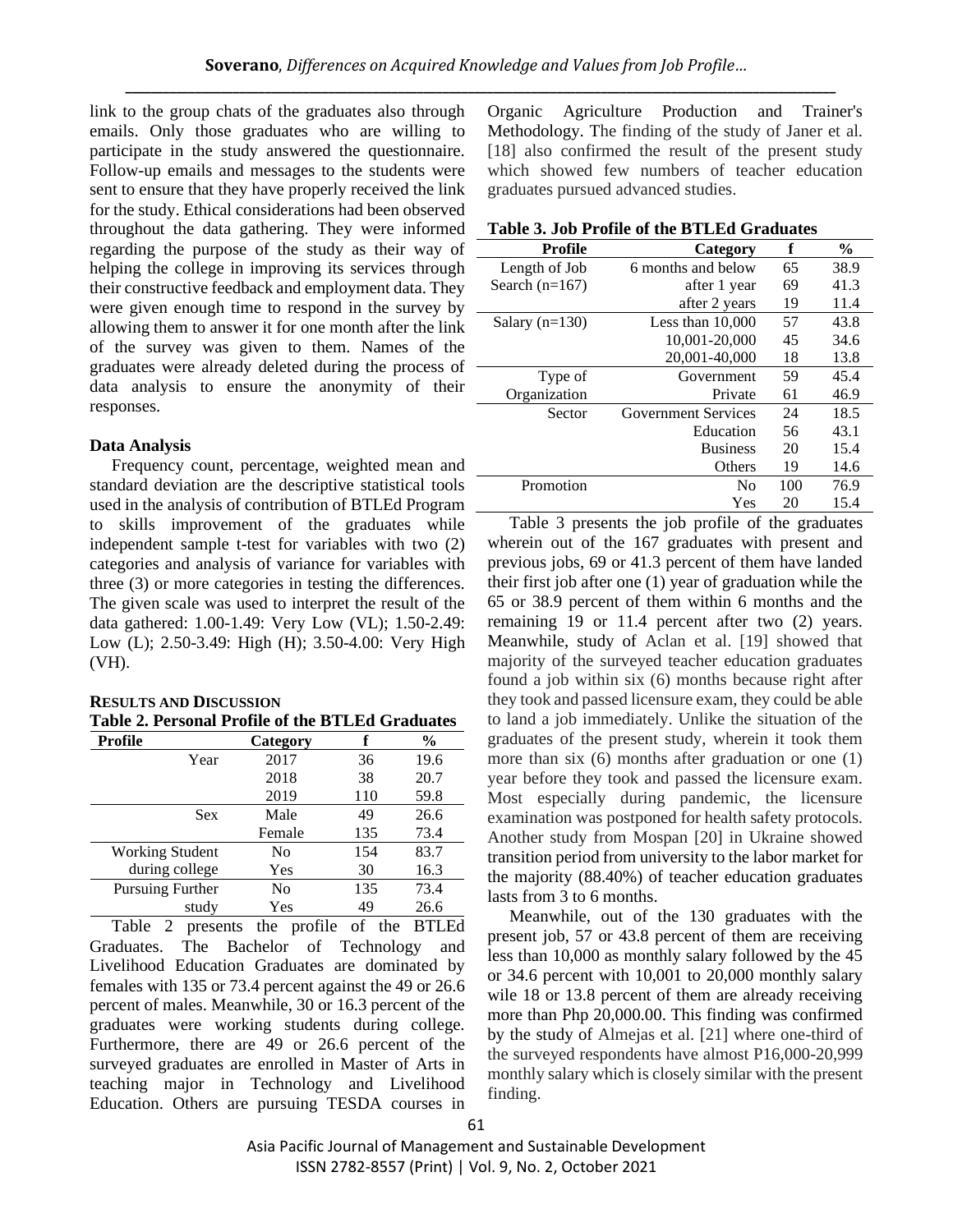Moreover, there are 61 graduates or 46.9 percent of them are presently employed in private organizations while 59 or 45.4 are working in government agencies. Meanwhile, the study of Almejas et al. [21] which also showed almost similar result with 47.54 percent are employed in public schools.

There are 56 or 43.1 percent of them are working in education sector followed by the group of graduates with 24 or 18.5 percent in government services while 20 or 15.4 percent in business sector and the other group of graduates are working in Immigration Consultancy, medical field, Telecom, manufacturing industry, agriculture, Engineering and surveying which comprised of 19 or 14.6 percent. Mospan et al [20] also confirmed that graduates of teacher education in Ukraine were also employed in service and business sectors as significant place for the employment of university graduates.

When they were asked regarding promotion, 20 or 15.4 percent of them answered that they have experienced already to be promoted while 100 or 76.9 percent of the graduates were not yet promoted even once.

**Table 4. Graduates' Job Profile in terms of Present** 

42.3 percent of them have relevant jobs to teaching profession. Likewise, 81 or 48.5 percent of the graduates have previous jobs which are not relevant to teacher education while 31 or 18.6 percent of them have landed to jobs related to education. When the graduates were asked regarding their previous and present job, 61 or 32.4 percent of them have already changed their jobs while 56 or 29.8 percent of them are still in the current job. There are 49 or 26.1 percent of the graduates have previous jobs but no current job during the data gathering while 21 or 11.2 percent of the surveyed graduates have never experienced to get any job after graduation.

When the respondents were asked which best describes their current position about career accomplishment relevant to their field or sector of employment, 32 or 24.6 percent of them answered as problem solver followed by as consultant (25 or 19.2%), innovator (15 or 11.5%) and creator (12 or 9.2%). Other graduates answered as educator (8 or 6.2%) and technopreneur (8 or 6.2%) while the least group considered themselves as entrepreneur (1 or 0.8%) and statistician (1 or 0.8%).

| and Previous Jobs       |                      |     |               |  |  |  |
|-------------------------|----------------------|-----|---------------|--|--|--|
| Profile                 | Category             | F   | $\frac{6}{9}$ |  |  |  |
| Relevance of            | Not Relevant         | 64  | 49.2          |  |  |  |
| Present Job             | Relevant             | 55  | 42.3          |  |  |  |
| Relevance of            | <b>Not Relevant</b>  | 81  | 48.5          |  |  |  |
| Previous Job            | Relevant             | 31  | 18.6          |  |  |  |
| Previous Job            | N <sub>0</sub>       | 72  | 39.1          |  |  |  |
|                         | Yes                  | 112 | 60.9          |  |  |  |
| Previous and            | No Present &         | 21  | 11.2          |  |  |  |
| Present Job             | Previous Job         |     |               |  |  |  |
|                         | With Previous Job    | 49  | 26.1          |  |  |  |
|                         | but no Current Job   |     |               |  |  |  |
|                         | Change Job           | 61  | 32.4          |  |  |  |
|                         | Still in the Current | 56  | 29.8          |  |  |  |
|                         | Job                  |     |               |  |  |  |
| <b>Present Position</b> | Problem Solver       | 32  | 24.6          |  |  |  |
| Description             | Educator             | 8   | 6.2           |  |  |  |
|                         | Innovator            | 15  | 11.5          |  |  |  |
|                         | Creator              | 12  | 9.2           |  |  |  |
|                         | Consultant           | 25  | 19.2          |  |  |  |
|                         | Technopreneur        | 8   | 6.2           |  |  |  |
|                         | Entrepreneur         | 1   | 0.8           |  |  |  |
|                         | Statistician         | 1   | 0.8           |  |  |  |

Table 4 presents the graduates' job profile in terms of present and previous jobs. When the students were asked regarding the relevance of their present job to teacher education, 64 or 49.2 percent of them have jobs which are not related to teacher education while 55 or

# **Table 5. Status of Graduates**

| <b>Profile</b>     | Category                                            | f   | $\%$ |
|--------------------|-----------------------------------------------------|-----|------|
| Employment         | Never Employed                                      | 21  | 11.4 |
| <b>Status</b>      | Previously Employed                                 | 35  | 19.0 |
|                    | <b>Currently Employed</b>                           | 128 | 69.6 |
| <b>Work Status</b> | Part-time                                           | 43  | 33.1 |
|                    | Full-time                                           | 84  | 64.6 |
| Current Status     | Working full-time                                   | 76  | 41.3 |
|                    | Working part-time but not<br>seeking full-time work | 6   | 3.3  |
|                    | Working part-time but<br>seeking full-time work     | 36  | 19.6 |
|                    | Not working and looking<br>for a job                | 56  | 30.4 |
|                    | Self-employed                                       | 10  | 5.4  |

Table 5 presents the status of graduates. There are 128 graduates or 69.6 percent who are currently employed while 35 or 19.0 percent who are previously employed but unemployed during the data gathering and 21 or 11.4 percent who are never been employed even once. Regarding their work status, 84 or 64.6 percent of them have a full-time work status while 43 or 33.1 percent of them with part-time status. On the other hand, when they were asked regarding the status, there are 77 or 41 percent working full-time wherein other graduates are working full-time with selfemployed status (10 or 5.3%). Accordingly, almost half of the teacher education graduates surveyed from the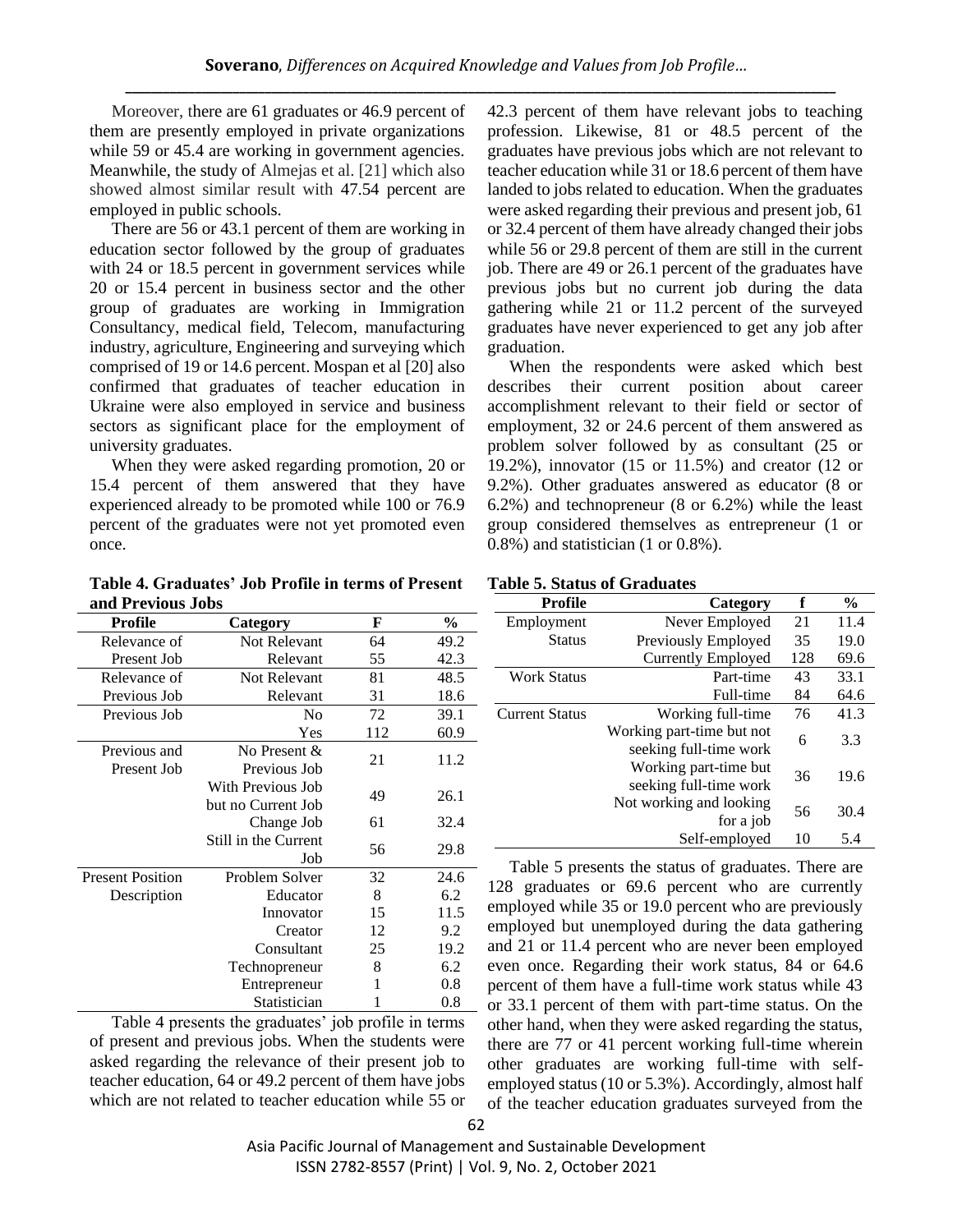study of Wright and Grenier [22] in the US were securing full-time teaching positions in health and/or Physical Education while almost one-third of the graduates are teaching part-time. Meanwhile, there are 36 or 19.6 percent of the graduates are working parttime but seeking full time work while the 6 or 3.3 percent of them are working part-time but not seeking for full-time job. Moreover, there are 56 or 30.4 percent of the graduates are currently unemployed.

|  |  |  |  | Table 6. Source of Information for the current job |  |  |  |
|--|--|--|--|----------------------------------------------------|--|--|--|
|--|--|--|--|----------------------------------------------------|--|--|--|

|     | <b>Source of Information</b>     |    |      |  |  |  |
|-----|----------------------------------|----|------|--|--|--|
|     | Friends                          | 54 | 42.2 |  |  |  |
|     | 2. Written inquiries             | 8  | 6.2  |  |  |  |
| 3.  | College Officials or Employees   | 3  | 2.3  |  |  |  |
|     | Relatives                        | 19 | 14.6 |  |  |  |
|     | 5. SDS/Placement office          |    | 3.1  |  |  |  |
| -6. | Advertisement in media           | 10 | 77   |  |  |  |
|     | <b>Others: Personal/Ministry</b> |    |      |  |  |  |

Table 6 presents the source of information for the current job. Result showed that 54 or 42.2 percent of them obtained the information from their friends while 19 or 14.6 percent came from their relatives and 10 or 7.7 percent from advertisement in media. Furthermore, the graduates also obtained information from written inquiries (8 or 6.2%) and through the help of SDS/Placement Office of the College (4 or 3.1%) as well as through the recommendation of college officials or employees (3 or 2.3%). Other sources include personal inquiries and through the help of their ministry (2 or 1.6%). The study of Mospan [20] confirmed that the most typical employment mechanisms for graduates are information sites and their friends or relatives help and support.

**Table 7. Reasons for the time gap from earning the degree and the first employment**

| <b>Reasons</b>                | f   | $\frac{6}{6}$ |
|-------------------------------|-----|---------------|
| <b>Financial Reason</b>       | 26  | 13.8          |
| Review for Board Exam/Further | 113 | 60.1          |
| study                         |     |               |
| Rest                          | 28  | 14.9          |
| Covid                         | 6   | 3.2           |
| <b>Sick Relative</b>          |     | 2.1           |
| <b>Health Condition</b>       |     | 2.1           |

Table 7 presents the reasons for the time gap from earning the degree and the first employment. Result showed that the number one reason for having immediate employment is the review for board exam/further study (113 or 60.1%). They also wanted to take some rest (28 or 14.9%) after the graduation and other graduates find some financial reasons (26 or 13.8%) and due to COVID pandemic (6 or 3.2%). Meanwhile, some graduates also took care for their sick relatives (4 or 2.1%) and due to their health condition (4 or 2.1%). Solis-Foronda [23] mentioned the importance of board examination for teachers as means to test the capability of graduates to demonstrate the knowledge and skills of the teaching profession. The author also added that the mission, vision, and core values of learning institutions are achieved not by the facilities or administration but by how teachers embodied these in their practice. Taking advanced studies is one of the initiatives of the graduates to advance their career while waiting for the board examination schedule during pandemic.

**Table 8. Summary of the Acquired Knowledge and Values** 

|                                         | Mean | SD            | VI           | Rank |
|-----------------------------------------|------|---------------|--------------|------|
| Enhanced academic<br>knowledge          | 3.43 | $+0.67$       | $\mathbf{H}$ | 5    |
| Improved learning<br>efficiency         | 3.49 | $\pm 0.59$ H  |              | 4    |
| Enhanced creativity &<br>innovativeness | 3.56 | $+0.63$ VH    |              | 2.5  |
| Enhanced teamwork<br>spirit             | 3.66 | $\pm 0.53$ VH |              |      |
| Enhanced work<br>competencies           | 3.56 | $+0.60$       | - VH         | 2.5  |
| <b>Composite Mean</b>                   | 3.54 | $+0.49$       |              |      |

Table 8 presents the summary of the acquired knowledge and values among the graduates. They strongly believed that they have enhanced their team spirit ( $M=3.66$ ,  $SD=\pm 0.53$ ) as well as their creativity and innovativeness (*M*=3.56, *SD*=0.63) and work competencies  $(M=3.56, SD=\pm 0.6)$  from the program. Furthermore, they also improved their learning efficiency  $(M=3.49, SD=\pm 0.59)$  and enhanced their academic knowledge (*M*=3.43, *SD*=±0.67) with the least mean score. The computed composite mean score of 3.54 implies that the graduates acquired a very high level of knowledge and values from the program based on the result of the survey. One study from Hong Kong [24] revealed that between 30% and 40% of respondents reported their schools possessing facilitating factors such as team spirit among teachers, teacher participation in formulating the guidance policy, school management and teachers sharing a common vision, provision of sufficient resources and teacher training. Developing the team spirit among teacher education students is an important component of their success in the teaching profession [25], [26] because it stimulates trust and confidence to work in a multidisciplinary team that develops other soft skills like leadership and communication skills.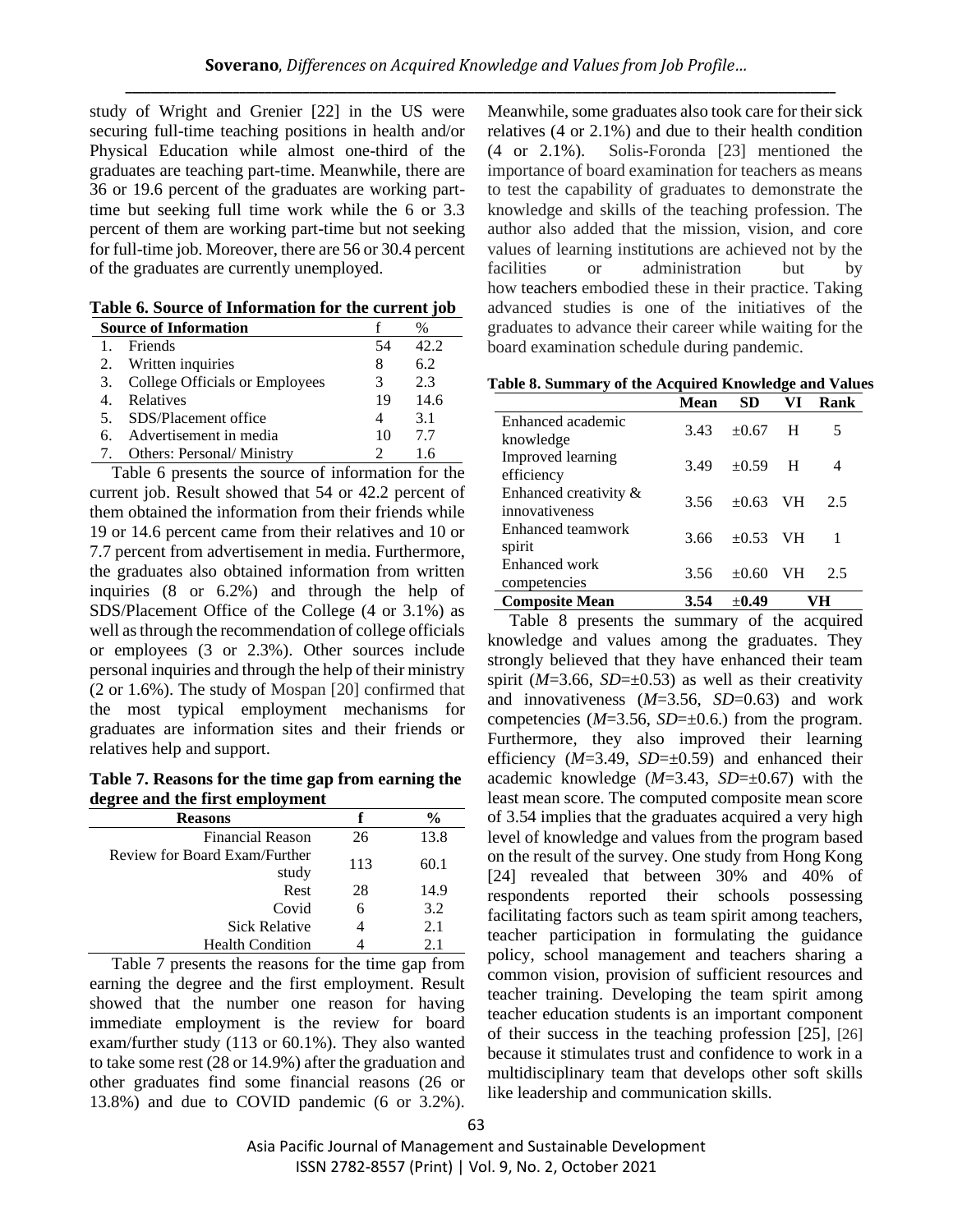| <b>Profile</b>           | Category                             | <b>Mean</b> | <b>SD</b>  | $t/f-$   | df      | p-value |
|--------------------------|--------------------------------------|-------------|------------|----------|---------|---------|
|                          |                                      |             |            | value    |         |         |
| Sex                      | Male                                 | 3.41        | $\pm 0.67$ | $-.210$  | 182     | .834    |
|                          | Female                               | 3.43        | $\pm 0.67$ |          |         |         |
| <b>Employment Status</b> | Unemployed                           | 3.43        | $\pm 0.60$ | .075     | 182     | .940    |
|                          | Employed                             | 3.42        | $\pm 0.70$ |          |         |         |
| Length of Job Search     | $<$ 6 months                         | 3.46        | $\pm 0.64$ | .772     | 146     | .464    |
|                          | after 1 Year                         | 3.36        | $\pm 0.66$ |          |         |         |
|                          | after 2 years                        | 3.23        | $\pm 0.93$ |          |         |         |
| Relevance of Present Job | Not Relevant                         | 3.33        | $\pm 0.71$ | $-1.376$ | 114.184 | .172    |
|                          | Relevant                             | 3.51        | $\pm 0.72$ |          |         |         |
| Sector                   | <b>Government Services</b>           | 3.25        | $\pm 0.74$ | .733     | 118     | .534    |
|                          | Education                            | 3.50        | $\pm 0.71$ |          |         |         |
|                          | <b>Business</b>                      | 3.35        | $\pm 0.75$ |          |         |         |
|                          | Others                               | 3.42        | $\pm 0.69$ |          |         |         |
| Salary                   | <10k                                 | 3.40        | $\pm 0.70$ | .970     | 119     | .382    |
|                          | 10,001-20K                           | 3.33        | $\pm 0.77$ |          |         |         |
|                          | 20,001-40k                           | 3.61        | $\pm 0.61$ |          |         |         |
| <b>Working Student</b>   | N <sub>o</sub>                       | 3.41        | $\pm 0.67$ | $-.688$  | 44.594  | .495    |
|                          | Yes                                  | 3.50        | $\pm 0.67$ |          |         |         |
| Further study            | N <sub>o</sub>                       | 3.39        | $\pm 0.65$ | $-1.052$ | 182     | .294    |
|                          | Yes                                  | 3.51        | $\pm 0.73$ |          |         |         |
| Promotion                | N <sub>o</sub>                       | 3.41        | $\pm 0.73$ | .057     | 118     | .955    |
|                          | Yes                                  | 3.40        | $\pm 0.68$ |          |         |         |
| Previous Job             | N <sub>0</sub>                       | 3.50        | $\pm 0.65$ | 1.229    | 182     | .220    |
|                          | Yes                                  | 3.38        | $\pm 0.68$ |          |         |         |
| Previous and Present Job | No Present & Previous Job            | 3.57        | $\pm 0.60$ | .393     | 182     | .758    |
|                          | With Previous Job but no Present Job | 3.41        | $\pm 0.57$ |          |         |         |
|                          | Change Job                           | 3.41        | $\pm 0.76$ |          |         |         |
|                          | Still in the Present Job             | 3.39        | $\pm 0.68$ |          |         |         |

| Table 9. Differences on Acquired Academic knowledge from the Program according to Job Profile |  |  |  |  |  |
|-----------------------------------------------------------------------------------------------|--|--|--|--|--|
|-----------------------------------------------------------------------------------------------|--|--|--|--|--|

Table 9 reveals the differences on acquired academic knowledge from the Program when grouped according to job profile. Result showed that no significant difference exists on the acquired academic knowledge among the graduates when they are grouped according to their job profile as denoted by the computed p-values of greater than 0.05 alpha level. But it can be noted the result for the relevance of present job as one of the profiles with the highest computed tvalue of -1.376 and lowest p-value of .172 which is closer to less than 0.1 alpha level, though the result is not statistically significant, but it can still be considered an important factor to consider the difference of 0.18 from the mean scores of those graduates with relevant present jobs (*M*=3.51, *SD*=±0.72) with higher acquired academic knowledge compared to those graduates whose jobs are not relevant  $(M=3.33, SD=\pm 0.71)$  to teacher education. Higher Education Institutions always aim for their graduates to be employed in the nature of the job most relevant to what discipline or specialization they have taken from college so that there will be no record of underemployment. Although the acquired academic knowledge of the teacher education graduates has no significant difference on this study but the graduates should always try to utilize and maximize their competencies and talents in the teaching profession [27], [28].

Moreover, those graduates who are pursuing further study  $(M=3.51, SD=\pm 0.73)$  have also higher level of acquired academic knowledge than those who are not (*M*=3.39, *SD*=±0.65). Meanwhile, male (*M*=3.41, *SD*= $\pm$ 0.67) and Female (*M*=3.43, *SD*= $\pm$ 0.67) graduates have acquired similar level of academic knowledge from the program with no significant difference exists  $(t=2.10, p=.834)$ . There is no significant difference (*t*=.075, *p*=0.940) on the acquired academic knowledge between unemployed  $(M=3.43, SD=0.60)$  and employed (*M*=3.42, *SD*=±0.70) graduates which signifies that they have acquired same level of academic knowledge from the college, and this is not a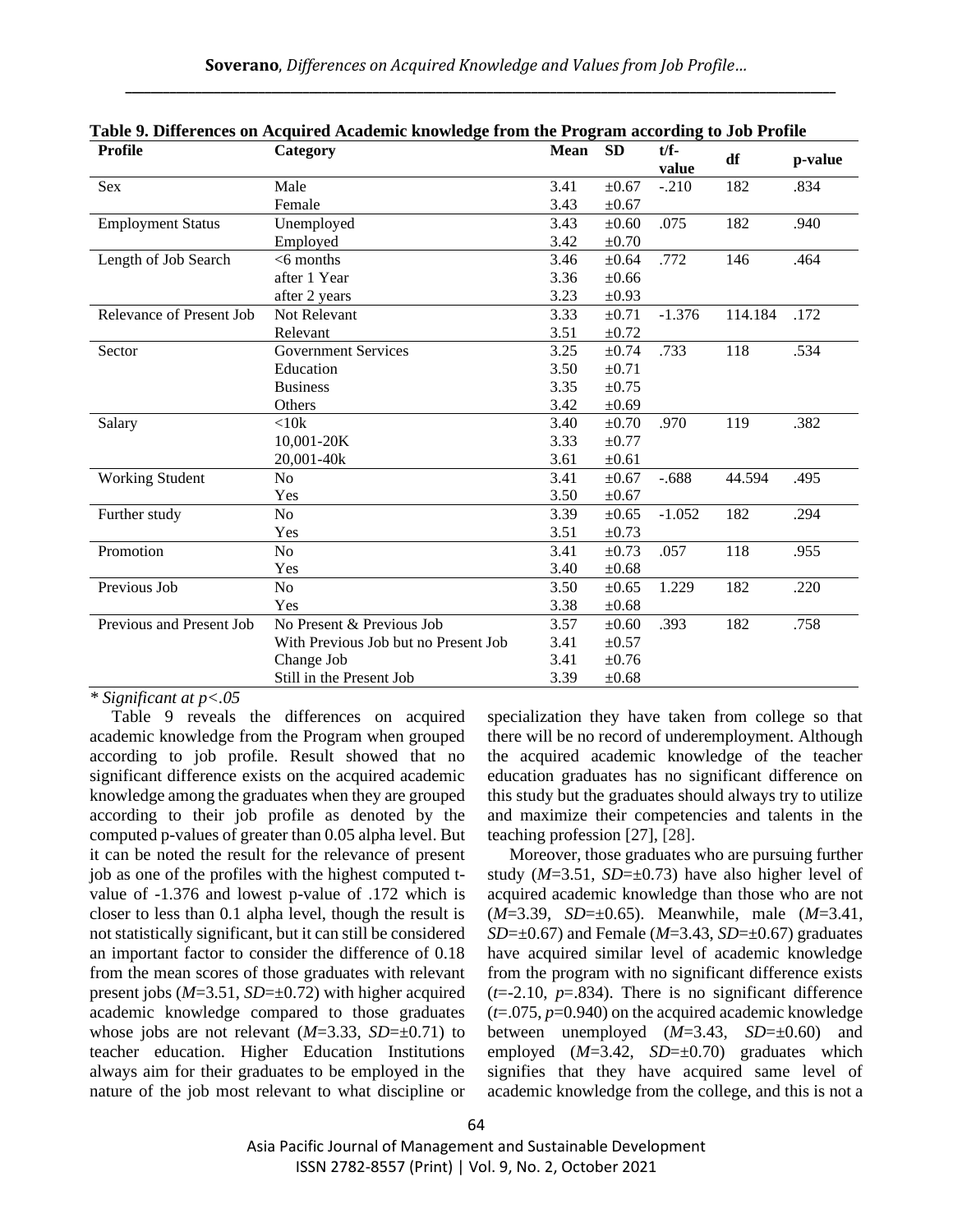factor that determines their employment status. When it comes to the length of job search, no significant difference exists (*f*=.772, *p*=.464) for those graduates who landed their first job within six (6) months  $(M=3.46, SD=\pm 0.64)$  but they have higher mean score on academic knowledge compared to those graduates who found their first job after two (2) years (*M*=3.23, *SD*= $\pm$ 0.93). Though, this is not statistically significant, it can still be considered an important area to consider in improving the academic knowledge of the students through various extra-curricular activities.

Those graduates belong to education sector  $(M=3.50, SD=\pm 0.71)$  have higher level of computed score for the acquired academic knowledge compared to those graduates in the government services (*M*=3.25, *SD*= $\pm$ 0.74). Moreover, those graduates with more than Php 20,000 ( $M=3.61$ ,  $SD=\pm 0.61$ ) initial monthly salary have higher level of acquired knowledge compared to those graduates who are receiving Php 10,001.00 to 20,000.00 (*M*=3.33, *SD*=±0.77). Although the variances between these groups do not vary significantly, it is good to note the difference on the mean scores to take some programs that will improve the knowledge of the students to really bring them to education sector as their first job placement and receive higher salary brackets.

Those who are working student (*M*=3.50, *SD*=0.67) during their college have little higher level of acquired academic knowledge compared to those full-time students  $(M=3.41, SD=±0.67)$  but no significant difference exists  $(t=0.688, p=0.495)$  between these groups of graduates.

Furthermore, no significant difference exists on the acquired academic knowledge when the graduates are grouped according to promotion  $(t=0.057, p=0.955)$ previous job (*t*=1.299, *p*=0.220), previous and present job  $(f=0.393, p=0.758)$ . This signifies that the acquired academic knowledge of the surveyed graduates could not be able to determine if they will be immediately promoted, and if they will be changing their initial jobs. Promotion has been part of the goal of teacher education graduates in accepting higher responsibilities based on their achievements and qualifications [29],[30]. They also have some plans of enrolling in the Graduate Studies to advance their professional career.

Table 10 reveals the differences on the acquired knowledge in terms of improved learning efficiency from the program when grouped according to job profile. Result showed that there is a significant difference (*t*=-2.011, *p*=0.047) wherein those graduates

with relevant work assignment to teacher education has significantly higher response on the improved learning efficiency compared to those graduates with jobs which are not relevant to teaching profession. This signifies that acquiring knowledge on how to improve learning efficiency can be considered an important factor to have job placement relevant to teacher education.

Meanwhile, no significant difference exists on improved learning efficiency (*t*=.214, *p*=.831) when grouped according to sex where male (*M*=3.51, *SD*=.58) and female (*M*=3.49, *SD*=.59) have almost similar responses on how they acquired knowledge from the program. Likewise, no significant difference exists  $(t=.082, p=.934)$  between unemployed  $(M=3.50,$ *SD*=.60) and employed (*M*=3.49, *SD*=.59) graduates which signifies that their responses on learning efficiency is not a factor that can be considered to determine the employment status of the graduates. Furthermore, in terms of length of job search, no significant difference exists (*f*=.805, *p*=.449) although those graduates with less than six (6) months to find the job have higher response on the acquired knowledge in terms of the improved learning efficiency compared to those graduates who landed their first job after two (2) years. After graduation, teacher education graduates have plans of taking review classes in preparation for licensure examination instead of giving priority to get their first job. But some of them tried to be employed in the jobs which are not related to teaching profession to support the immediate needs of the family.

Moreover, no significant difference exists when the respondents are grouped according to sector (*f*=1.177, *p*=.322) although those graduates belong to education sector ( $M=3.61$ ,  $SD=\pm 0.56$ ) have higher response on learning efficiency than those within government services (*M*=3.38, *SD*=±0.65).

Another no significant difference when grouped according to Monthly salary  $(f=.791, p=\pm 0.456)$ although those graduates with more than Php 20,000.00 salary  $(M=3.61, SD=\pm 0.50)$  have higher response on learning efficiency than graduates with 10,000 to 20,000.00 salary (*M*=3.42, *SD*=±0.58). Salary is another important motivational factor for the employees aside from the challenges and experiences they can obtain from their first job placement. Although the result of this study showed that salary is not factor in the acquired knowledge of students in terms of their improved learning efficiency, but other studies showed its significance to other professional dimensions like job satisfaction [31]-[33], and career transition [34].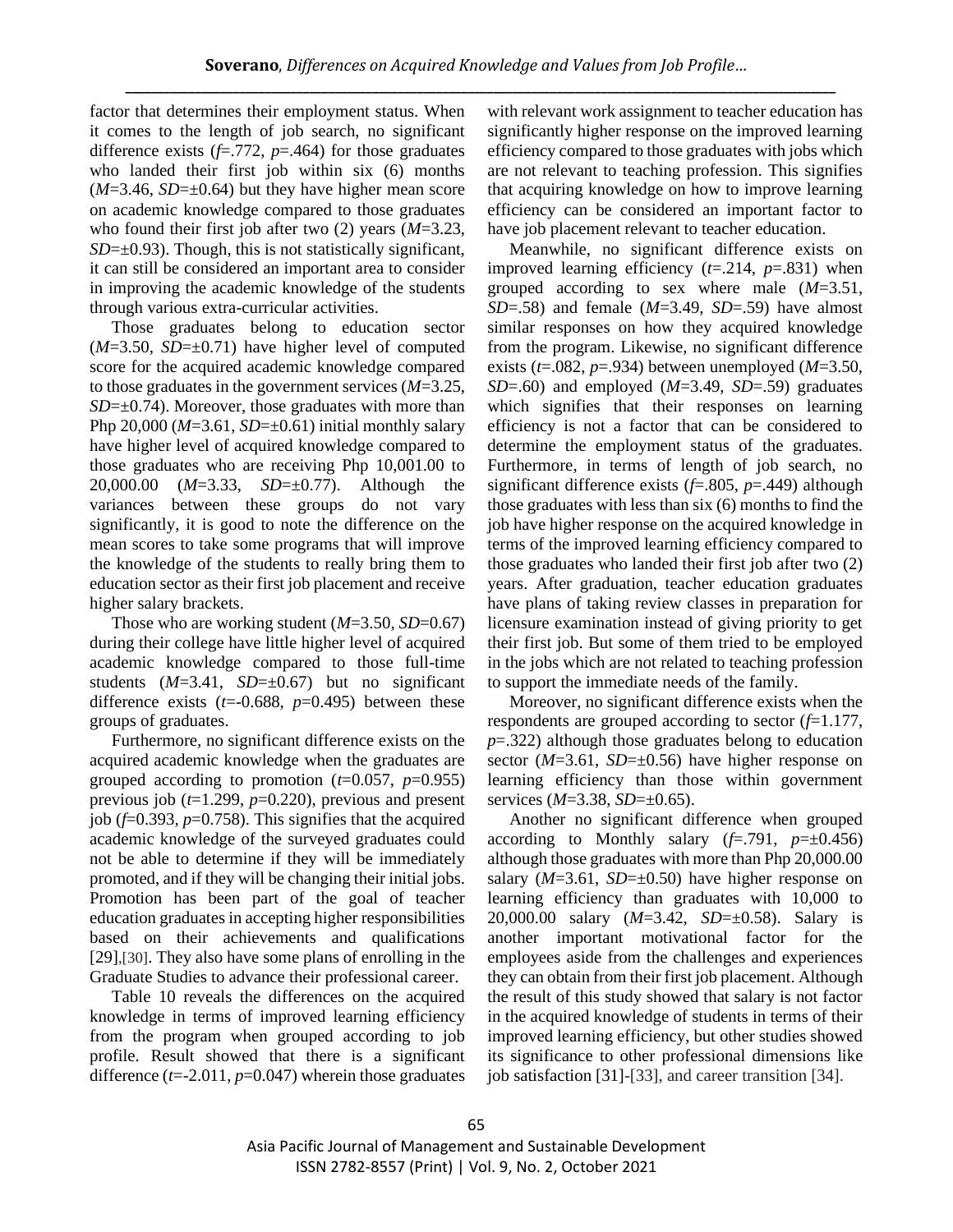| <b>Profile</b>           | Category                             | <b>Mean</b> | <b>SD</b>  | t/f-value | Df  | p-value |
|--------------------------|--------------------------------------|-------------|------------|-----------|-----|---------|
| <b>Sex</b>               | Male                                 | 3.51        | $\pm 0.58$ | .214      | 182 | .831    |
|                          | Female                               | 3.49        | ±0.59      |           |     |         |
| <b>Employment Status</b> | Unemployed                           | 3.50        | $\pm 0.60$ | .082      | 182 | .934    |
|                          | Employed                             | 3.49        | $\pm 0.59$ |           |     |         |
| Length of Job Search     | $<$ 6 months                         | 3.52        | $\pm 0.56$ | .805      | 146 | .449    |
|                          | after 1 Year                         | 3.43        | $\pm 0.65$ |           |     |         |
|                          | after 2 years                        | 3.31        | $\pm 0.63$ |           |     |         |
| Relevance of Present Job | Not Relevant                         | 3.41        | $\pm 0.58$ | $-2.011*$ | 117 | .047    |
|                          | Relevant                             | 3.62        | $\pm 0.56$ |           |     |         |
| Sector                   | <b>Government Services</b>           | 3.38        | $\pm 0.65$ | 1.177     | 118 | .322    |
|                          | Education                            | 3.61        | $\pm 0.56$ |           |     |         |
|                          | <b>Business</b>                      | 3.45        | $\pm 0.51$ |           |     |         |
|                          | <b>Others</b>                        | 3.42        | $\pm 0.61$ |           |     |         |
| Salary                   | < 10k                                | 3.53        | $\pm 0.60$ | .791      | 119 | .456    |
|                          | 10,001-20K                           | 3.42        | $\pm 0.58$ |           |     |         |
|                          | 20,001-40k                           | 3.61        | $\pm 0.50$ |           |     |         |
| Working Student          | No                                   | 3.47        | $\pm 0.61$ | $-1.044$  | 182 | .298    |
|                          | Yes                                  | 3.59        | $\pm 0.50$ |           |     |         |
| Further study            | N <sub>o</sub>                       | 3.47        | $\pm 0.60$ | $-.770$   | 182 | .442    |
|                          | Yes                                  | 3.55        | $\pm 0.58$ |           |     |         |
| Promotion                | No                                   | 3.48        | $\pm 0.59$ | $-.844$   | 118 | .400    |
|                          | Yes                                  | 3.60        | $\pm 0.50$ |           |     |         |
| Previous Job             | No                                   | 3.53        | $\pm 0.60$ | .605      | 182 | .546    |
|                          | Yes                                  | 3.47        | $\pm 0.58$ |           |     |         |
| Previous and Present Job | No Present & Previous Job            | 3.48        | $\pm 0.68$ | .066      | 182 | .978    |
|                          | With Previous Job but no Present Job | 3.49        | $\pm 0.58$ |           |     |         |
|                          | Change Job                           | 3.52        | $\pm 0.59$ |           |     |         |
|                          | Still in the Present Job             | 3.48        | $\pm 0.57$ |           |     |         |

**Table 10. Differences on Acquired Knowledge in terms of Improved learning efficiency from the Program when grouped According to Job Profile** 

No significant difference exists (*t*=-1.044, *p*=.298) between working student (*M*=3.59, *SD*=.50) and fulltime student  $(M=3.47, SD=0.61)$  during college, although working students have higher response in terms of learning efficiency. Those graduates who are pursuing further study  $(M=3.55, SD=\pm 0.58)$  have higher response on learning efficiency than those who are not enrolled in any advanced degree (*M*=3.47, *SD*=±0.60), though no significant difference exists (*f*=- .770, *p*=.442) between the two (2) groups. This signifies that acquiring learning efficiency from the program could not be able to determine the chance of enrolling for further studies after college.

Those graduates who are once promoted (*M*=3.60, *SD*=.50) have higher response on learning efficiency compared to those who were not yet promoted (*M*=3.48, *SD*=.59) but no significant difference exists  $(t=-.844, p=.400)$  in terms of promotion. Those graduates who have no previous jobs (*M*=3.53, *SD*=.60) have higher response on learning efficiency compared to those who have previous jobs (*M*=3.47, *SD*=.58) but no significant difference exists (*t*=.605, *p*=.546) in terms of previous job assignment.

Those graduates who have changed their jobs (*M*=3.52, *SD*=.59) have little higher response on learning efficiency compared to those who have no present and previous job (*M*=3.48, *SD*=.68) and those who stayed in their present jobs (*M*=3.48, *SD*=.57) but no significant difference exists (*t*=.605, *p*=.546) in terms of previous and present jobs.

Table 11 reveals the differences on acquired values in terms of enhanced creativity and innovativeness from the Program when grouped according to job profile. Result showed that significant difference exists on enhanced creativity and innovativeness (*t*=-1.938, *p*=.047) where those working students (*M*=3.72, *SD*= $\pm$ .46) have significantly higher response than those full-time students  $(M=3.53, SD=\pm 0.66)$ .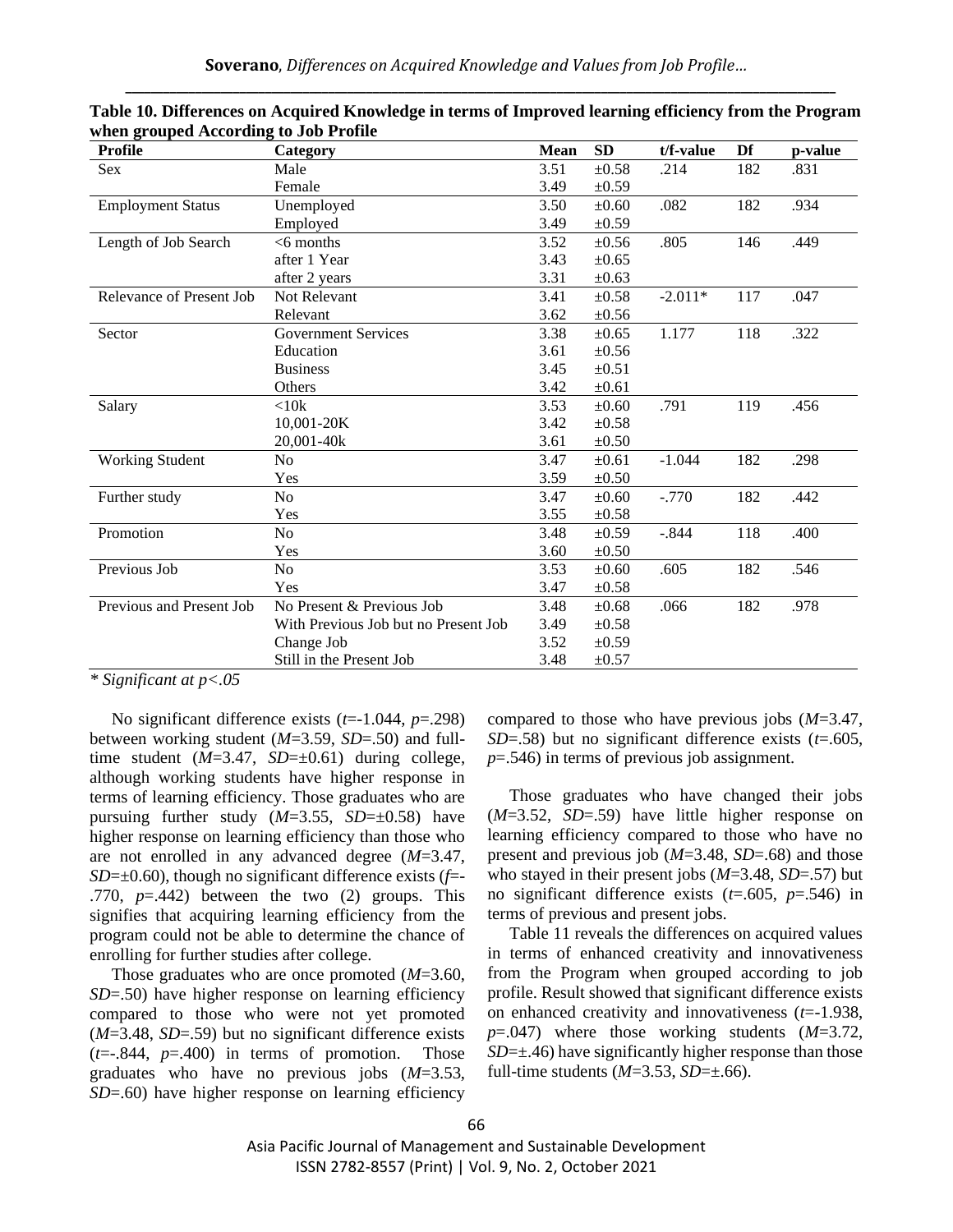| <b>Profile</b>           | Category                             | Mean | <b>SD</b>  | $t/f$ -value | Df     | p-value |
|--------------------------|--------------------------------------|------|------------|--------------|--------|---------|
| Sex                      | Male                                 | 3.63 | $\pm 0.64$ | .889         | 182    | .375    |
|                          | Female                               | 3.54 | $\pm 0.63$ |              |        |         |
| <b>Employment Status</b> | Unemployed                           | 3.52 | $\pm 0.63$ | $-.676$      | 182    | .500    |
|                          | Employed                             | 3.58 | $\pm 0.63$ |              |        |         |
| Length of Job Search     | $<$ 6 months                         | 3.60 | $\pm 0.55$ | 1.236        | 146    | .294    |
|                          | after 1 Year                         | 3.42 | $\pm 0.72$ |              |        |         |
|                          | after 2 years                        | 3.54 | $\pm 0.88$ |              |        |         |
| Relevance of Present Job | Not Relevant                         | 3.55 | $\pm 0.66$ | $-1.092$     | 117    | .277    |
|                          | Relevant                             | 3.67 | $\pm 0.58$ |              |        |         |
| Sector                   | <b>Government Services</b>           | 3.42 | $\pm 0.78$ | 1.335        | 118    | .266    |
|                          | Education                            | 3.66 | $\pm 0.58$ |              |        |         |
|                          | <b>Business</b>                      | 3.75 | $\pm 0.44$ |              |        |         |
|                          | Others                               | 3.53 | $\pm 0.70$ |              |        |         |
| Salary                   | < 10k                                | 3.65 | $\pm 0.52$ | 1.228        | 119    | .297    |
|                          | 10,001-20K                           | 3.49 | $\pm 0.79$ |              |        |         |
|                          | 20,001-40k                           | 3.72 | ±0.46      |              |        |         |
| <b>Working Student</b>   | No                                   | 3.53 | $\pm 0.66$ | $-1.938*$    | 60.672 | .047    |
|                          | Yes                                  | 3.72 | $\pm 0.46$ |              |        |         |
| Further study            | N <sub>0</sub>                       | 3.52 | $\pm 0.63$ | $-1.633$     | 182    | .104    |
|                          | Yes                                  | 3.69 | $\pm 0.62$ |              |        |         |
| Promotion                | No                                   | 3.56 | $\pm 0.66$ | $-2.127*$    | 41.331 | .039    |
|                          | Yes                                  | 3.80 | $\pm 0.41$ |              |        |         |
| Previous Job             | No                                   | 3.66 | $\pm 0.60$ | 1.733        | 182    | .085    |
|                          | Yes                                  | 3.50 | $\pm 0.64$ |              |        |         |
| Previous and Present Job | No Present & Previous Job            | 3.67 | $\pm 0.66$ | 1.240        | 182    | .297    |
|                          | With Previous Job but no Present Job | 3.43 | $\pm 0.61$ |              |        |         |
|                          | Change Job                           | 3.57 | $\pm 0.67$ |              |        |         |
|                          | Still in the Present Job             | 3.64 | $\pm 0.59$ |              |        |         |

| Table 11. Differences on Acquired Values in terms of Enhanced creativity and innovativeness from the |
|------------------------------------------------------------------------------------------------------|
| Program when grouped According to Job Profile                                                        |

This signifies that those working students during college have acquired higher level of values in terms of enhanced creativity and innovativeness than those fulltime students. Being working student gives them a sense of higher responsibility that they really need to become fully determined on what they are doing for the sake of their future career through being creative and innovative. Akhmetshin et al [35] mentioned that the working students are critical in relation to educational program and environment of their university as a formative factor of entrepreneurial thinking. These students have higher possibility to develop innovative and creative ideas because of their work experience and level of maturity demonstrated in the workplace.

Significant difference exists (*t*=-2.127, *p*=.039) for those graduates who were already promoted (*M*=3.80,  $SD=\pm$ .41) have significantly higher acquired values on enhanced creativity and innovativeness compared to those who are not yet promoted even once (*M*=3.56, *SD*=±.66). Promotion of the graduates at work can be

described by their acquired values on creativity and innovativeness from the program.

Furthermore, no significant difference exists (*t*=.889, *p*=.375) between males and females, although males  $(M=3.63, SD=\pm .64)$  have little higher response than females  $(M=3.54, SD=\pm .63)$ . No significant difference exists  $(t=.676, p=.500)$  in terms of employment status, though employed graduates  $(M=3.58, SD=\pm .63)$  have little higher response than unemployed graduates  $(M=3.52, SD=\pm .63)$ . There is no significant difference exists (*f*=1.236, *p*=.294) in terms of length of job search, though those graduates who landed their first jobs within 6 months have little higher response on creativity and innovativeness than those who landed after 1 year (*M*=3.42, *SD*=±.72) after graduation.

No significant difference exists (*t*=-1.092, *p*=.277) in terms of relevance of present job to teacher education. Although those graduates with relevant present job (*M*=3.67, *SD*=.58) to teaching profession have a little higher response compared to those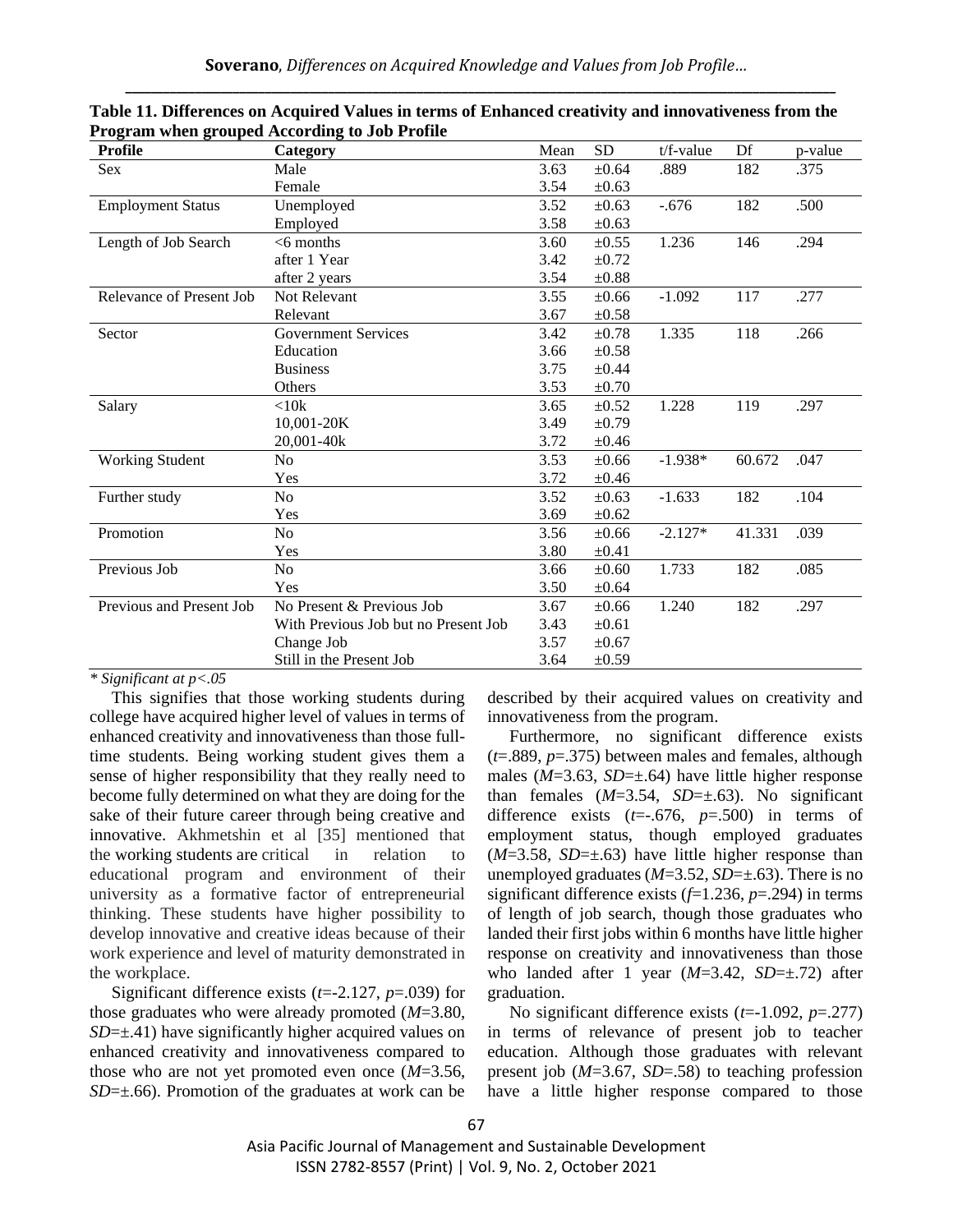graduates with jobs not related (*M*=3.55, *SD*=±.66) to teacher education. Furthermore, no significant difference exists  $(f=1.335, p=.266)$  in terms of sector, although those graduates belong to business sector (*M*=3.75, *SD*=±.44) have little higher response on creativity and innovativeness than those graduates working in government services (*M*=3.42, *p*=.78).

No significant difference exists (*f*=1.228, *p*=.297) in terms of monthly salary. Although those graduates who are receiving more than 20,000.00 per month (*M*=3.72,  $SD=\pm 0.46$ ) have a little higher response than those graduates who are receiving from 10,001.00 to 20,000.00 (*M*=3.49, *SD*=±.49). Likewise, no significant difference exists (*t*=-1.633, *p*=.104) in terms of further study. Those graduates who are pursuing further studies (*M*=3.69, *SD*=±.62) have a little higher

response than those who are not enrolled in any advanced studies (*M*=3.52, *SD*=±.63). The acquired values from enhanced creativity and innovativeness are not factors that determines the possibility of the graduates to enroll in advanced studies after college. In addition, no significant difference exists (*f*=1.240, *p*=.297) in terms of previous and present jobs. Although, those graduates with no present and previous job (*M*=3.67, *SD*=±.66) have higher response than those with previous jobs but no present job (*M*=3.43, *SD*=±.67).

This signifies that the acquired values on creativity and innovativeness is not a factor that could determine the possibility for the graduates to change and stay on their first jobs.

| Table 12. Differences on Acquired Values in terms of Enhanced teamwork spirit According to Job Profile |  |  |  |  |  |  |  |  |  |  |
|--------------------------------------------------------------------------------------------------------|--|--|--|--|--|--|--|--|--|--|
|--------------------------------------------------------------------------------------------------------|--|--|--|--|--|--|--|--|--|--|

| <b>Profile</b>           | Category                             | Mean | <b>SD</b>  | $t/f$ -value | Df      | p-value |
|--------------------------|--------------------------------------|------|------------|--------------|---------|---------|
| Sex                      | Male                                 | 3.78 | $\pm 0.42$ | 2.049*       | 110.645 | .043    |
|                          | Female                               | 3.62 | $\pm 0.56$ |              |         |         |
| <b>Employment Status</b> | Unemployed                           | 3.67 | $\pm 0.54$ | .222         | 182     | .825    |
|                          | Employed                             | 3.65 | $\pm 0.52$ |              |         |         |
| Length of Job Search     | $<$ 6 months                         | 3.69 | $\pm 0.50$ | .706         | 146     | .496    |
|                          | after 1 Year                         | 3.58 | $\pm 0.58$ |              |         |         |
|                          | after 2 years                        | 3.62 | $\pm 0.65$ |              |         |         |
| Relevance of Present Job | Not Relevant                         | 3.64 | $\pm 0.48$ | $-.330$      | 117     | .742    |
|                          | Relevant                             | 3.67 | $\pm 0.58$ |              |         |         |
| Sector                   | <b>Government Services</b>           | 3.58 | $\pm 0.50$ | .372         | 118     | .773    |
|                          | Education                            | 3.66 | $\pm 0.58$ |              |         |         |
|                          | <b>Business</b>                      | 3.75 | $\pm 0.44$ |              |         |         |
|                          | Others                               | 3.63 | $\pm 0.50$ |              |         |         |
| Salary                   | <10k                                 | 3.67 | $\pm 0.55$ | .872         | 119     | .421    |
|                          | 10,001-20K                           | 3.69 | $\pm 0.47$ |              |         |         |
|                          | 20,001-40k                           | 3.50 | $\pm 0.62$ |              |         |         |
| <b>Working Student</b>   | N <sub>o</sub>                       | 3.65 | $\pm 0.54$ | $-.694$      | 182     | .488    |
|                          | Yes                                  | 3.72 | $\pm 0.46$ |              |         |         |
| Further study            | N <sub>o</sub>                       | 3.66 | $\pm 0.52$ | .198         | 182     | .844    |
|                          | Yes                                  | 3.65 | $\pm 0.56$ |              |         |         |
| Promotion                | N <sub>0</sub>                       | 3.63 | $\pm 0.54$ | $-1.059$     | 31.565  | .297    |
|                          | Yes                                  | 3.75 | $\pm 0.44$ |              |         |         |
| Previous Job             | N <sub>0</sub>                       | 3.68 | $\pm 0.55$ | .336         | 182     | .737    |
|                          | Yes                                  | 3.65 | $\pm 0.51$ |              |         |         |
| Previous and Present Job | No Present & Previous Job            | 3.76 | $\pm 0.54$ | .330         | 182     | .804    |
|                          | With Previous Job but no Present Job | 3.63 | $\pm 0.53$ |              |         |         |
|                          | Change Job                           | 3.67 | $\pm 0.51$ |              |         |         |
|                          | Still in the Present Job             | 3.64 | $\pm 0.55$ |              |         |         |

*\* Significant at p<.05*

Table 12 reveals the differences on acquired values in terms of enhanced teamwork spirit from the program when grouped according to job profile. Result showed that significant difference exists when grouped according to sex  $(t=2.049, p=.043)$  where male  $(M=3.78, SD=\pm .42)$  graduates have significantly higher response than female (*M*=3.62, *SD*=±.56). Meanwhile, no significant difference exists on employment status (*t*=.222, *p*=.825) between unemployed (*M*=3.67, *SD*=±.54) and employed (*M*=3.65, *SD*=±.52) graduates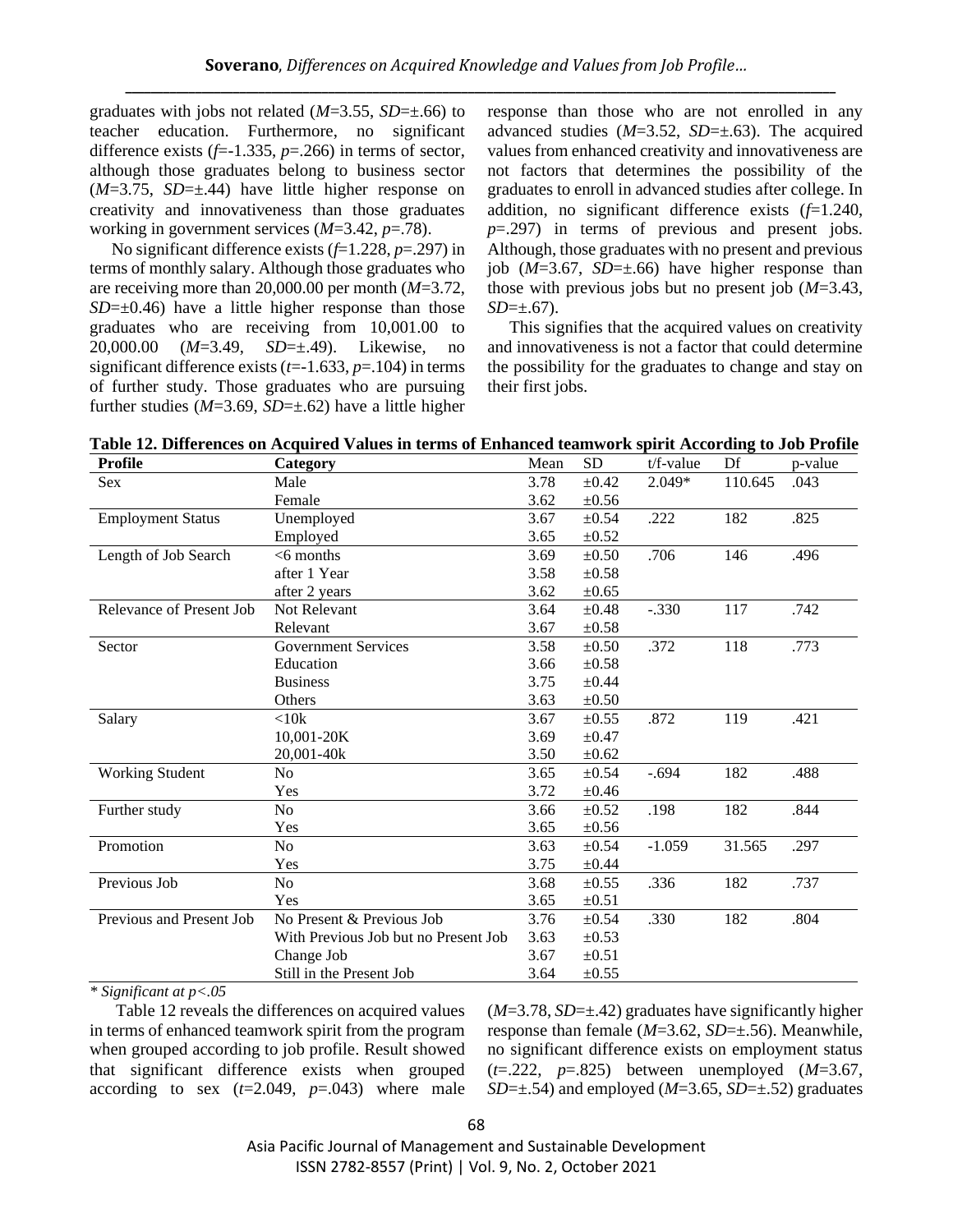in terms of acquired values on enhanced teamwork spirit. No significant difference exists on length of job search (*f*=.706, *p*=.496), although those graduates who landed their first jobs within 6 months (*M*=3.69, *SD*=±.50) have higher response teamwork spirit compared to those graduates who found their first job after one year (*M*=3.58, *SD*=±.58).

Furthermore, no significant difference exists (*t*=- .330, *p*=.742) on relevance of present job between those graduates with jobs relevant to teacher education (*M*=3.67, *SD*=±.58) and those not relevant (*M*=3.64, *SD*=±.48) to teaching profession. The responses of two (2) groups in the enhanced teamwork spirit do not statistically vary which also signifies that it is not a factor that determines whether the graduates could be able to get their first job as relevant or not relevant to teacher education.

Moreover, no significant difference exists (*f*=.372, *p*=.773) when the employed graduates are grouped according to sector. Those graduates who belong to business sector (*M*=3.75, *SD*=±.44) have a little higher response on the enhanced teamwork spirit compared to those employed in government services (*M*=3.58, *SD*=±.50). Likewise, no significant difference exists  $(f=.872, p=.421)$  when then the respondents are grouped according to monthly salary. Result showed that those employed graduates who are receiving 10,001.00 to 20,000.00 have little higher response compared to those graduates who are receiving more than Php 20,000.00 (*M*=3.50, *SD*=±.62). It can be noted that those who have lower monthly salary are those with higher response on teamwork spirit.

No significant difference exists (*t*=-.694, *p*=.488) between working and not working students during college. Though working students  $(M=3.72, SD=\pm.46)$ have a little higher response on teamwork spirit compared to those full-time students (*M*=3.65, *SD*=±.54). No significant difference exists (*t*=.198,  $SD=\pm$ .844) between those graduates who are pursuing further studies ( $M=3.65$ ,  $SD=\pm .56$ ) and not enrolled to any advanced degree (*M*=3.66, *SD*=±.52). This signifies that the responses of the graduates on the acquired values in terms of the enhanced teamwork spirit is not a factor that determines the possibility for graduates to pursue further studies after college. There is still a tendency for the graduates to pursue advanced studies even though they acquired low level of teamwork spirit from the program.

No significant difference exists (*t*=-1.059, *p*=.297) between employed graduates who were promoted even once (*M*=3.75, *SD*=±.44) compared to those who have not promoted yet (*M*=3.63, *SD*=±.54). Although the level of response of those who have experienced already to be promoted is a little bit higher than those did not. Likewise, no significant difference exists (*t*=.336, *p*=.737) between graduates with and without previous jobs. Those graduates without previous job  $(M=3.68, SD=\pm .55)$  have a little higher response on teamwork spirit compared to those with previous job (*M*=3.65, *SD*=±.51).

No significant difference exists (*f*=.330, *p*=.804) when taken into consideration the previous and present job of the graduates. Those graduates with no present and previous job (*M*=3.76, *SD*=±.54) have a little higher response on teamwork spirit compared to those with previous job but no present job (*M*=3.63, *SD*=±.53). This signifies that the response of graduates on teamwork spirit is not a factor that determines whether the graduates would have the tendency to change or stay on their jobs or not to have a job at all. Because it can be noted that those graduates with no work experience are the ones with higher response on teamwork spirit. Abbas and Nawaz [36] emphasized that the creation of teamwork spirit is an indispensable requirement in every organization where groups perform different functions of their organization in their workplace.

Table 13 reveals the differences on acquired knowledge in terms of enhanced work competencies from the program when grouped according to job profile. Result showed that significant difference exists on the length of job search  $(f=2.569, p=.040)$ . Those graduates with less than 6 months  $(M=3.66, SD=\pm .54)$ of job search have significantly higher response on enhanced work competencies compared to those who found their jobs after one year  $(M=3.42, SD=\pm.60)$ .

This signifies that the responses of graduates on enhanced work competencies can be considered as important factor to describe the length of job search of the graduates based on the result. But it can also be noted that those employed after 2 years have also a high level of work competencies.

Furthermore, significant difference exists on the job profile in terms of promotion  $(t=2.340, p=.024)$ . Employed graduates who were promoted (*M*=3.80,  $SD=\pm$ .41) have significantly higher response on work competencies compared to those without promotion yet  $(M=3.54, SD=\pm .63)$  at work. This signifies that the response of the employed graduates on work competencies can be considered as important factor to describe if the graduates can be promoted within one (1) to two (2) years period.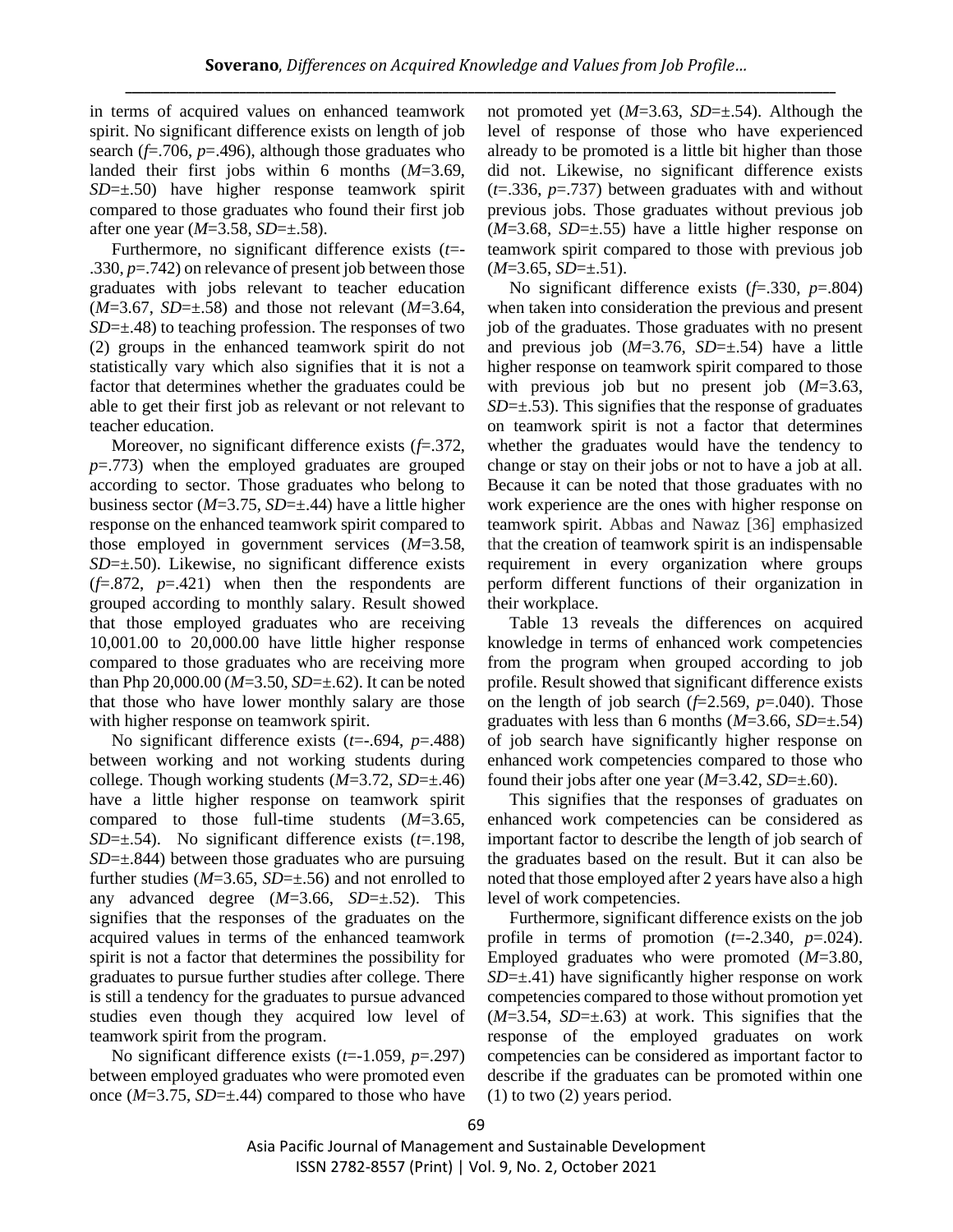| <b>Profile</b>           | Category                                | Mean | <b>SD</b>  | $t/f$ -value | Df     | p-value |
|--------------------------|-----------------------------------------|------|------------|--------------|--------|---------|
| Sex                      | Male                                    | 3.59 | $\pm 0.54$ | .377         | 182    | .707    |
|                          | Female                                  | 3.55 | $\pm 0.63$ |              |        |         |
| <b>Employment Status</b> | Unemployed                              | 3.50 | $\pm 0.63$ | $-.968$      | 182    | .335    |
|                          | Employed                                | 3.59 | $\pm 0.59$ |              |        |         |
| Length of Job Search     | $<$ 6 months                            | 3.66 | $\pm 0.54$ | 2.569*       | 146    | .040    |
|                          | after 1 Year                            | 3.42 | $\pm 0.60$ |              |        |         |
|                          | after 2 years                           | 3.54 | $\pm 0.97$ |              |        |         |
| Relevance of Present Job | Not Relevant                            | 3.53 | $\pm 0.53$ | $-1.114$     | 117    | .267    |
|                          | Relevant                                | 3.65 | $\pm 0.67$ |              |        |         |
| Sector                   | <b>Government Services</b>              | 3.46 | $\pm 0.51$ | .523         | 118    | .667    |
|                          | Education                               | 3.64 | $\pm 0.67$ |              |        |         |
|                          | <b>Business</b>                         | 3.60 | $\pm 0.50$ |              |        |         |
|                          | Others                                  | 3.58 | $\pm 0.61$ |              |        |         |
| Salary                   | $<$ 10 $k$                              | 3.53 | $\pm 0.68$ | .517         | 119    | .597    |
|                          | 10,001-20K                              | 3.62 | $\pm 0.53$ |              |        |         |
|                          | 20,001-40k                              | 3.67 | $\pm 0.49$ |              |        |         |
| <b>Working Student</b>   | No                                      | 3.55 | $\pm 0.61$ | $-.628$      | 182    | .531    |
|                          | Yes                                     | 3.63 | $\pm 0.55$ |              |        |         |
| Pursuing Further study   | N <sub>o</sub>                          | 3.54 | $\pm 0.63$ | $-.881$      | 182    | .380    |
|                          | Yes                                     | 3.63 | $\pm 0.53$ |              |        |         |
| Promotion                | N <sub>o</sub>                          | 3.54 | $\pm 0.63$ | $-2.340*$    | 39.195 | .024    |
|                          | Yes                                     | 3.80 | $\pm 0.41$ |              |        |         |
| Previous Job             | N <sub>0</sub>                          | 3.65 | $\pm 0.63$ | 1.557        | 182    | .121    |
|                          | Yes                                     | 3.51 | $\pm 0.58$ |              |        |         |
| Previous and Present Job | No Present & Previous Job               | 3.71 | $\pm 0.56$ | 1.096        | 182    | .352    |
|                          | With Previous Job but no Present<br>Job | 3.45 | $\pm 0.61$ |              |        |         |
|                          | Change Job                              | 3.59 | $\pm 0.56$ |              |        |         |
|                          | Still in the Present Job                | 3.59 | $\pm 0.65$ |              |        |         |

**Table 13. Differences on Acquired Knowledge in terms of Enhanced work competencies from the Degree Program when grouped According to Job Profile**

Graduate competencies are the combination of knowledge, skills or abilities that play important roles in the successful completion of a task at work [37]. Teacher education graduates with higher response on work competencies are those already promoted in their current jobs. Students were trained to accept different responsibilities through conducting co-curricular activities where they exercised the value of teamwork, perseverance, dedication, and hard work. These values contributed a lot in honing the character of the students who were already promoted in their respective departments.

No significant difference on work competencies (*t*=.377, *p*=.707) between male (*M=*3.59, *SD*=±.54) and female (*M*=3.55, *SD*=±.63) graduates. Furthermore, no significant difference exists when grouped according to employment status (*t*=-.968, *p*=.335) between unemployed  $(M=3.50, SD=\pm .63)$  and employed (*M*=3.59, *SD*=±.59) graduates. Meanwhile, no significant difference in terms of relevance of present job (*t*=-1.114, *p*=.267) although employed graduates with jobs relevant (*M*=3.65, *SD*=.67) to teacher education have higher response compared to those with jobs not relevant (*M*=3.53, *SD*=±.53) to teaching profession. Batagarawa and Pihie [38] also noted that work competencies are universal across all jobs regardless of gender inclination. Students have also work-goals which are clear, realistic and consistent with their work personality and work competencies where these work goals interact with one another and result in work adjustment [39].

No significant difference when it comes to sector (*f*=.523, *p*=.667) although those graduates who belong to education sector  $(M=3.64, SD=\pm .67)$  have little higher response compared to graduates from government services  $(M=3.46, SD=\pm .51)$ . There is no significant difference on the monthly salary (*f*=.517, *p*=.597) of the employed graduates although those graduates who are receiving more than Php 20,000 to 40,000.00 have higher response on work competencies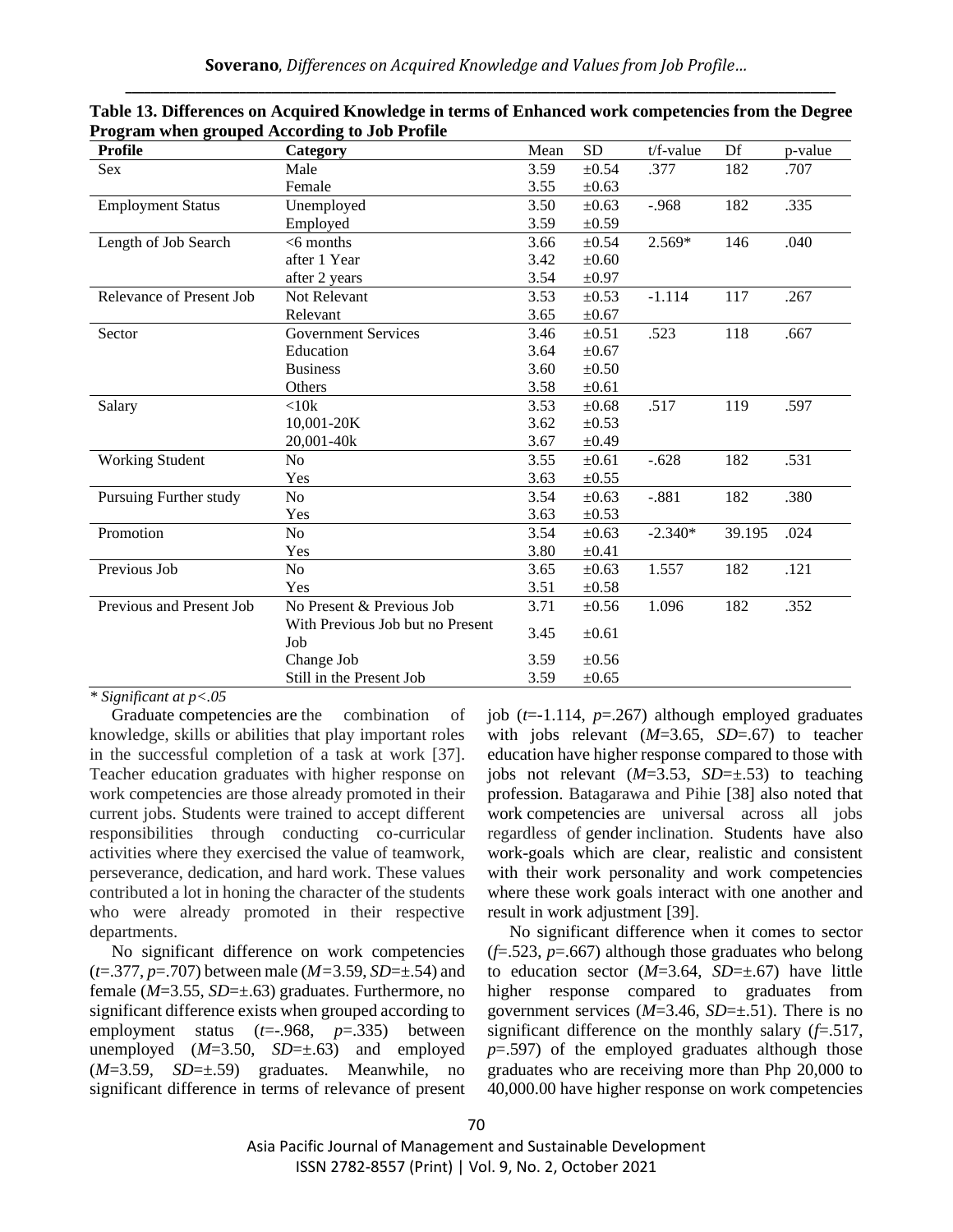compared to those graduates who are receiving less than Php 10,000.00 monthly salary.

There is no significant difference  $(t=.881, p=.380)$ between those graduates who are pursuing further studies  $(M=3.63, SD=\pm .53)$  and not enrolled to any advanced degree (*M*=3.54, *SD*=±.63). Though, those graduates who are pursuing further study have little higher response on work competencies than those who are not enrolled. No significant difference exists  $(t=1.557, SD=\pm 121)$  in terms of previous job. Although, those graduates without previous job  $(M=3.65, SD=\pm .63)$  have higher response on work competencies compared to those graduates with previous job (*M*=3.51, *SD*=±.58). Furthermore, no significant difference exists (*f*=1.096, *p*=.352) in terms of previous and present job. But those graduates without present and previous job  $(M=3.71, SD=\pm .56)$ have little higher response compared to those with previous job but no present job  $(M=3.45, SD=\pm.61)$ .

**Table 14. Inputs to Institutional Job Placement Program** 

| Project                                 | <b>Activity</b>                                                                                                                                                                                                                                                                                                                                                                        | <b>Office or Person's</b><br><b>Responsible</b>            |
|-----------------------------------------|----------------------------------------------------------------------------------------------------------------------------------------------------------------------------------------------------------------------------------------------------------------------------------------------------------------------------------------------------------------------------------------|------------------------------------------------------------|
| Coaching and<br>Mentoring<br>Assistance | Provide assistance in coaching and mentoring as preparation for<br>$\bullet$<br>Licensure Examination<br>Provide assistance or materials that can be used for Career Service<br>$\bullet$<br>Professional Examination                                                                                                                                                                  | College of Education                                       |
| Job Offering<br>Opportunities           | Recommend the unemployed graduates to any government agency<br>$\bullet$<br>or private tutorial services for possible temporary employment<br>Hire the graduates as temporary office staff in the college or as<br>$\bullet$<br>research assistant, enumerator, field researcher.<br>Ask for the assistance of the Alumni Office for possible<br>$\bullet$<br>recruitment of graduates | Graduate Placement<br>Office and Alumni<br>Office          |
| Lifelong<br>Learning<br>Development     | Invite the graduates to attend webinar training and seminars of the<br>college related to teacher education regarding paradigm shift from<br>face-to-face to flexible learning.                                                                                                                                                                                                        | College of Education<br>in cooperation with<br><b>HRDO</b> |

#### **CONCLUSION AND RECOMMENDATION**

The BTLEd graduates are dominated by females who are full-time students during college and not pursuing further study. Majority of them had an estimated average length of job search for 12 months or 1 year with an estimated average monthly salary of Php13,687.50 who are working in government and private organizations with full time status. Most of them are connected in education sector with only 15 percent of them were considered for promotion. Almost half of the employed graduates are having not relevant jobs to teacher education both present and previous work assignments. Almost one-third of them have already changed their jobs while another one-third of the graduates still working with their first employer. They considered their present position which has something to do with the role of problem solver. There is 88.8 percent of the graduates who are presently and previously employed while only 11.2 percent who had never been employed. They also obtained information for the current job from friends while review for board exam or further study as the number one reason for the time gap to find their first job after graduation. They considered an enhanced teamwork spirit with very high level of acquired values as contribution of this program followed by enhanced creativity and innovativeness as well as the work competencies.

No significant difference exists on the acquired academic knowledge of the graduates from this program when they were grouped according to job profile. Meanwhile, graduates with jobs related to teacher education have significantly higher acquired knowledge in terms of improved learning efficiency. Those graduates who are working students during college have significantly higher acquired values in terms of enhanced creativity and innovativeness as well as those employed graduates who were promoted from their work assignments. Furthermore, male graduates have significantly higher acquired values in terms of enhanced teamwork spirit than females. Those graduates with higher level of acquired knowledge in terms of enhanced work competencies are also those with less than six (6) months of job search and also those who have received promotion.

It is recommended that the college may consider the proposed ideas based on the findings of the study as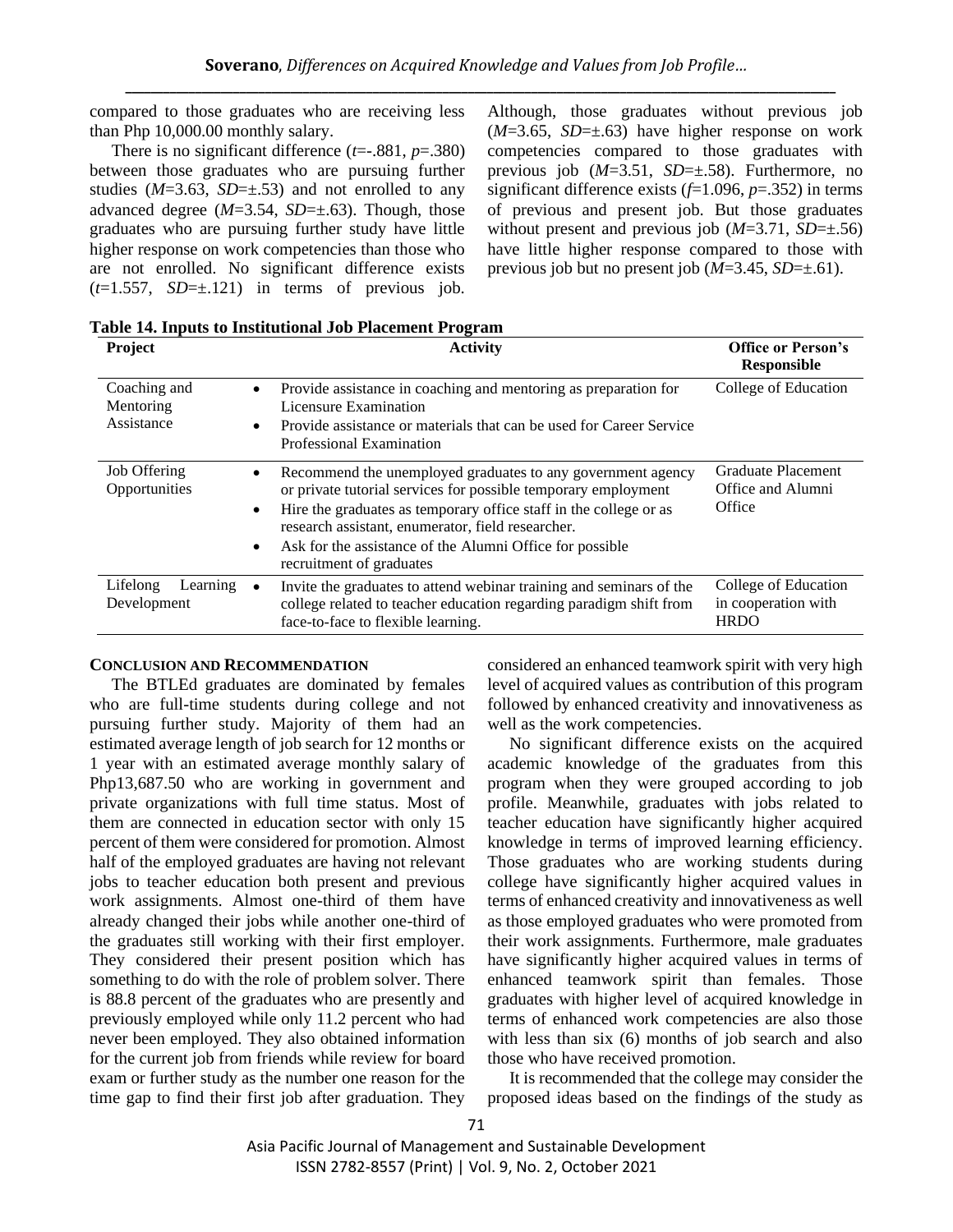input to the job placement program of the academic institution. This will serve as an extended benefit to the graduates in providing them assistance to find more ways on how to survive during pandemic with employment or lifelong learning development opportunities. The college may also think of possible extension projects that the teacher education graduates of the institution will serve as beneficiaries. The college may also strengthen its job placement programs not only for the teacher education but also for other graduates from different degree programs to help them find a regular or even a temporary workplace where they can earn a living to survive during pandemic. It is also recommended for future investigation to evaluate the teaching performance of these graduates to determine the areas for continuous improvement. The academic achievements of these graduates may also be investigated as part of the future undertaking as predictor of teaching performance.

# **REFERENCES**

- [1] Boholano, H. B., Abao, E. L., Merin, J. A., & Cardillo, M. (2016). Marketability of Filipino teacher education graduates. *Journal of Management Science and Business Intelligence*, *1*(1), 1-11.
- [2] Dotong, C. I., Chavez, N. H., Camello, N. C., De Castro, E. L., Prenda, M. T. B., & Laguador, J. M. (2016). Tracer study of engineering graduates of one higher education institution in the Philippines for academic Year 2009-2012. *European Journal of Engineering and Technology*, *4*(4), 26-39.
- [3] Macalalad, J. A., Buenviaje, M. G., Regalario, G. M., & Laguador, J. M. (2016). Employment Status of Graduates in Post Baccalaureate Degree in Business Administration of one Higher Education Institution in the Philippines. *Asia Pacific Journal of Education, Arts and Sciences*, *3*(4), 17-26.
- [4] Buenviaje, M. G., Encio, H. A., Refozar, R. F., Anuran, A., Camello, N. C., & Laguador, J. M. (2016). Employability andSkills of MBA Graduates fromLiterature Review asInput to Student Development Program. *Journal of Research in Business and Management Volume*, *4*(5), 16-21.
- [5] Chavez, N. H., Dotong, C. I., Camello, N. C., & Laguador, J. M. (2016). Employability of engineering graduates of one Asian university as basis for curriculum review. *EPH-International Journal of Science and Engineering*, *1*(6), 18-29.
- [6] Aguila, G. M., De Castro, E. L., Dotong, C. I., & Laguador, J. M. (2016). Employability of computer engineering graduates from 2013 to 2015 in one

private higher education institution in the Philippines. *Asia Pacific Journal of Education, Arts and Sciences*, *3*(3), 48-54.

- [7] Ramos, C.M. (2020). NEDA projects PH unemployment rate of up to 8 percent in 2021, [https://newsinfo.inquirer.net/1333726/neda](https://newsinfo.inquirer.net/1333726/neda-projects-ph-unemployment-rate-of-up-to-8-percent-in-2021#ixzz6svs8Z9t1)[projects-ph-unemployment-rate-of-up-to-8-percent](https://newsinfo.inquirer.net/1333726/neda-projects-ph-unemployment-rate-of-up-to-8-percent-in-2021#ixzz6svs8Z9t1)[in-2021#ixzz6svs8Z9t1](https://newsinfo.inquirer.net/1333726/neda-projects-ph-unemployment-rate-of-up-to-8-percent-in-2021#ixzz6svs8Z9t1)
- [8] Philippines Unemployment Rate, https://tradingeconomics.com/philippines/unemploy ment-rate, data retrieved: April 24, 2021
- [9] Abarro, J.O. (2017). Employability of BSE and BEE Graduates of University of Rizal System, Antipolo City, International Journal of Advanced Research, 5(12), 1499-1504, http://dx.doi.org/10.21474/IJAR01/6112
- [10] Laguador, J. M. (2019). Work Values of Maritime Students in one Private Higher Education Institution in the Philippines. *Asia Pacific Journal of Maritime Education*, *5*.
- [11] Magtaas, G. A., De Castro, E. L., Chavez-Principe, N. H., Pamplona, M. A. I., & Laguador, J. M. (2020). Employment, Skills and Work-Related Values of Engineering Graduates from a Philippine Institution of Higher Learning. Asia Pacific Journal of Education, Arts and Sciences, 7 (4), 1-10.
- [12] Laguador, J. M., Chavez-Prinsipe, N. H., & De Castro, E. L. (2020). Employability Skill Development Needs of Engineering Students and Employers' Feedback on Their Internship Performance. *Universal Journal of Educational Research*, *8*(7), 3097-3108.
- [13] Chavez, N. H., De Castro, E. L., Camello, N. C., Dolot, J. A., & Laguador, J. M. (2016a). Relevance of school related factors to the job placement of engineering graduates. *EPH-International Journal Of Science And Engineering*, *1*(6).
- [14] Buenviaje, M. G., del Mundo, G. V., Añonuevo, F., & Martinez, M. (2015). Employability of business and computer management graduates of one higher education institution in the Philippines. *Asia Pacific Journal of Multidisciplinary Research*, *3*(5), 63-71.
- [15] Chavez, N. H., Camello, N. C., & Pamplona, M. A. I. (2016b). Employability of Engineering Graduates from 2013 to 2015: Basis for a Proposed Student Development Program. *Asia Pacific Journal of Education, Arts and Sciences*, *3*(34), 27-39.
- [16] Macatangay, A. O., Braza, L. D., Gamboa, M. N., Gonzales, A. D., Fuentes, R. A. P., Macalalad, J. A., & Mendoza, F. M. (2016). Status of Implementation and Usefulness of Outcomes–Based Education in Customs Administration Program of one Asian University. *Asia Pacific Journal of Education, Arts*